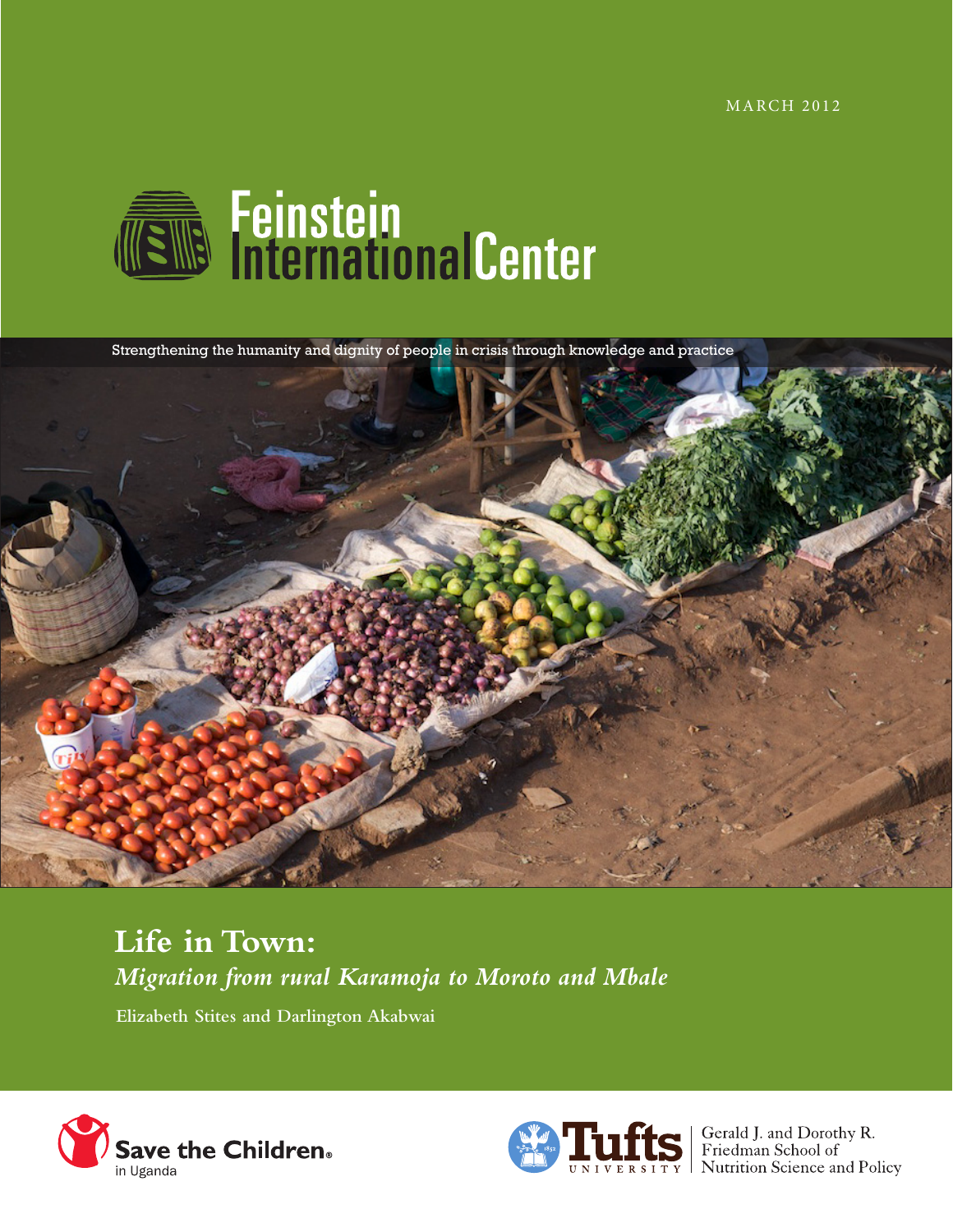#### **Acknowledgements**

<span id="page-1-0"></span>The authors greatly appreciate the support and collaboration of Save the Children in Uganda. In particular, we thank Thomas Cole for initiating this partnership, Diane Francisco and Fred Semyalo in Kampala, and Vincent Abura Omara in Karamoja. The rest of the Save the Children in Uganda team in Kampala and Moroto provided extremely helpful logistical assistance. We could not have completed this project without the hard work and dedication of our research teammates, Michael Kapolon, Irene Emanikor and Joyce Ilukor. At the Feinstein International Center we thank Rosa Pendenza and Beth O'Leary for managing the finances and Anita Robbins for helping with logistics. Khristopher Carlson took the cover photograph.

# *About the Feinstein International Center*

The Feinstein International Center at Tufts University develops and promotes operational and policy responses to protect and strengthen the lives and livelihoods of people living in crisis-affected and marginalized communities. The Center works globally in partnership with national and international organizations to bring about institutional changes that enhance effective policy reform and promote best practice.

This report is available on-line at **[fic.tufts.edu](http://sites.tufts.edu/feinstein/)**

Elizabeth Stites is a Senior Researcher in Conflict and Livelihoods at the Feinstein International Center at Tufts University. She can be reached a[t elizabeth.stites@tufts.edu](mailto:elizabeth.stites@tufts.edu)

Darlington Akabwai is a Senior Researcher and Team Leader for Karamoja for the Feinstein International Center. He can be reached at [dakabwai@yahoo.co.uk](mailto:dakabwai@yahoo.co.uk)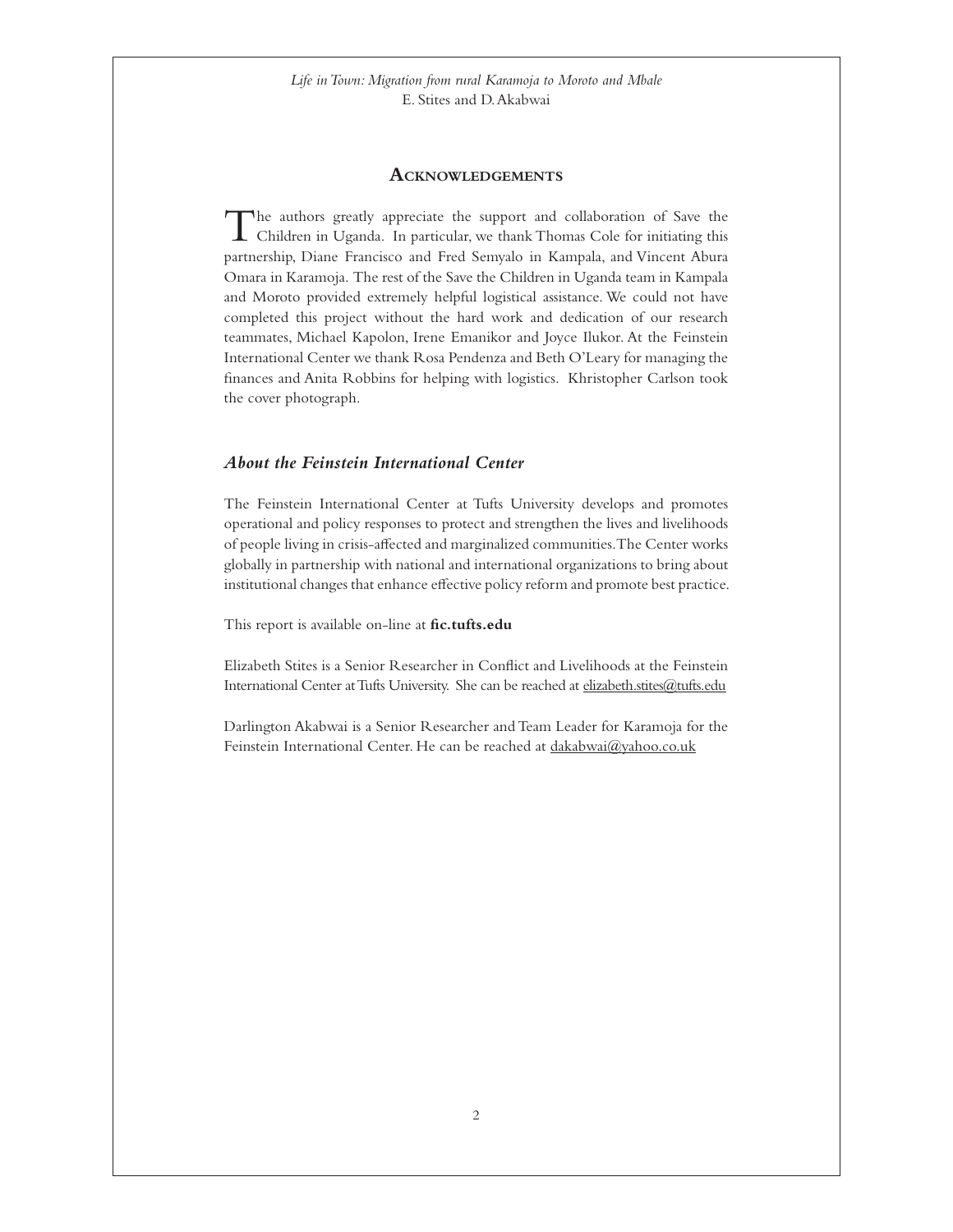# TABLE OF CONTENTS

|                                                   | 2  |
|---------------------------------------------------|----|
|                                                   | 2  |
|                                                   | 4  |
|                                                   | 4  |
|                                                   | 5  |
|                                                   | 5  |
|                                                   | 5  |
|                                                   | 6  |
|                                                   | 6  |
| Motivations for Migrating or Changing Livelihoods | 6  |
|                                                   | 8  |
|                                                   | 9  |
|                                                   | 9  |
|                                                   | 12 |
|                                                   | 13 |
|                                                   | 16 |
|                                                   | 16 |
|                                                   | 18 |
|                                                   | 18 |
|                                                   | 19 |
|                                                   | 20 |
|                                                   | 21 |
|                                                   | 23 |
|                                                   |    |
|                                                   |    |
|                                                   |    |
|                                                   |    |
|                                                   | 27 |
|                                                   | 27 |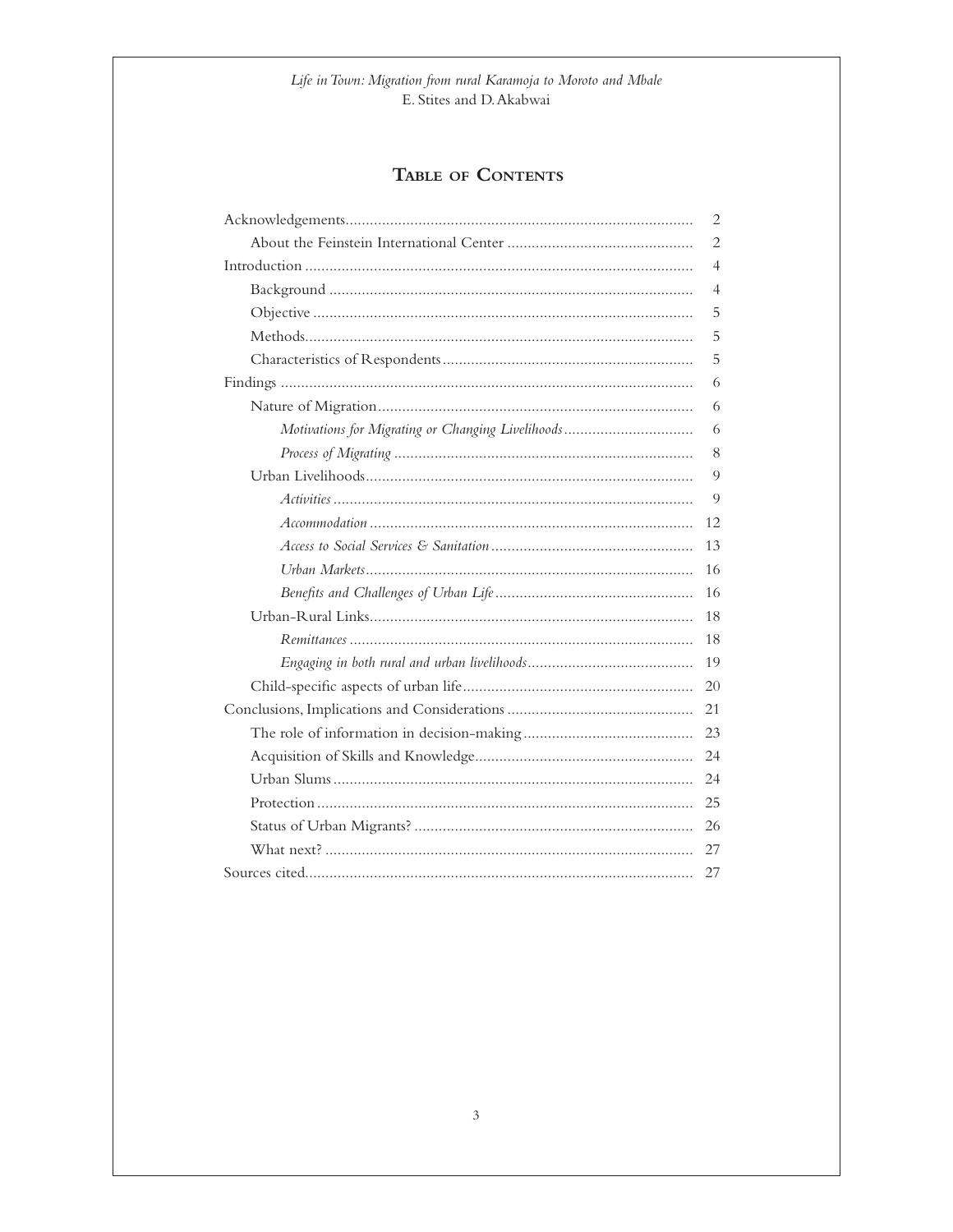#### **Introduction**

#### <span id="page-3-0"></span>*Background*

This report presents the findings of a research study examining the experiences of migrants from rural Karamoja to the towns of Moroto and Mbale. The study and report are based on a research partnership between Save the Children in Uganda (SCiUG) and the Feinstein International Center (FIC) of the Freidman School of Nutrition Science and Policy at Tufts University. FIC researchers (hereafter called the Tufts team) worked with SCiUG from 2009-2011 on a series of discrete studies to investigate areas of mutual interest in Karamoja. The research findings from these studies are designed to inform programming, planning and advocacy in the area of livelihood interventions.<sup>1</sup>

The phenomenon of out-migration from Karamoja is well known and widely discussed both by rural residents in the region and by officials in receiving cities. The literature on this phenomenon to date focuses primarily on the experience of migrants in Kampala, including the forced returns perpetrated by the Ugandan government.2 Attention of national and district government officials aims primarily at stopping or reversing the trend of out-migration, with on-going efforts to return people to their places of origin or to newly created settlements in areas deemed better-suited for agriculture.3 Studies and programmatic responses have focused mostly on migrants who have left Karamoja and have not examined the patterns of internal rural-urban migration. Having worked in the region since

1 See Stites, E. and D. Akabwai (2009). Changing Roles, Shifting Risks: Livelihood Impacts of Disarmament in Karamoja, Uganda. Medford, MA, Feinstein International Center, Tufts University. Stites, E. and L. Fries (2010). Foraging and Fighting: Community Perspectives on Natural Resources and Conflict in Southern Karamoja. Medford, MA, Feinstein International Center, Tufts University.

2 Sundal, M. (2010). "Nowhere to Go: Karimojong Displacement and Forced Resettlement." Nomadic Peoples 14(2): 72-86. Greany, K. (2011). Education as Freedom? A capability-framed exploration of education conversion among the marginalised: the case of out-migrant Karamojong youth in Kampala. London, London School of Economics. PhD. Stites, E., D. Mazurana, et al. (2007). Out-migration, Return and Resettlement in Karamoja, Uganda: The case of Kobulin, Bokora County. Medford, MA, Feinstein International Center, Tufts University. Gackle, J. W., G. Lolem, et al. (2007). Karamojong Street Children and Adults in Kampala, Uganda: A Situational Analysis Investigating the Root Causes, Issues Faced, and Current Responses. Hadlow, UK, Oasis International. ASB (2007b). Monitoring Protection Issues of Karimojong street children and their caregivers in Kampala. Kampala, Arbeiter-Samariter-Bund Deutschland e.V, ASB (2007c). On the footsteps of Karimojong:Rapid situation assessment in Eastern Uganda. Kampala, Arbeiter-Samariter-Bund Deutschland e.V. ASB (2007a). Rapid Situation Assessment Report on Children Living and Working on the Streets of Kampala with a Special Focus on Karamojong Children. Kampala, Arbeiter-Samariter-Bund Deutschland e.V.

3 For instance, a letter from February 29, 2012 from the district officials of Napak to 19 international and national humanitarian and development organizations discussed reintegration of 1620 households of "Karimojong street families and children" from Jinja, Iganga, Mbale, Tororo, Busia, and Kampala to "the identified fertile areas of Napak." The letter sought to inform the organizations of the "noble undertaking" and to request support for seven months of food support, agricultural inputs and implements, resettlement kit and transportation.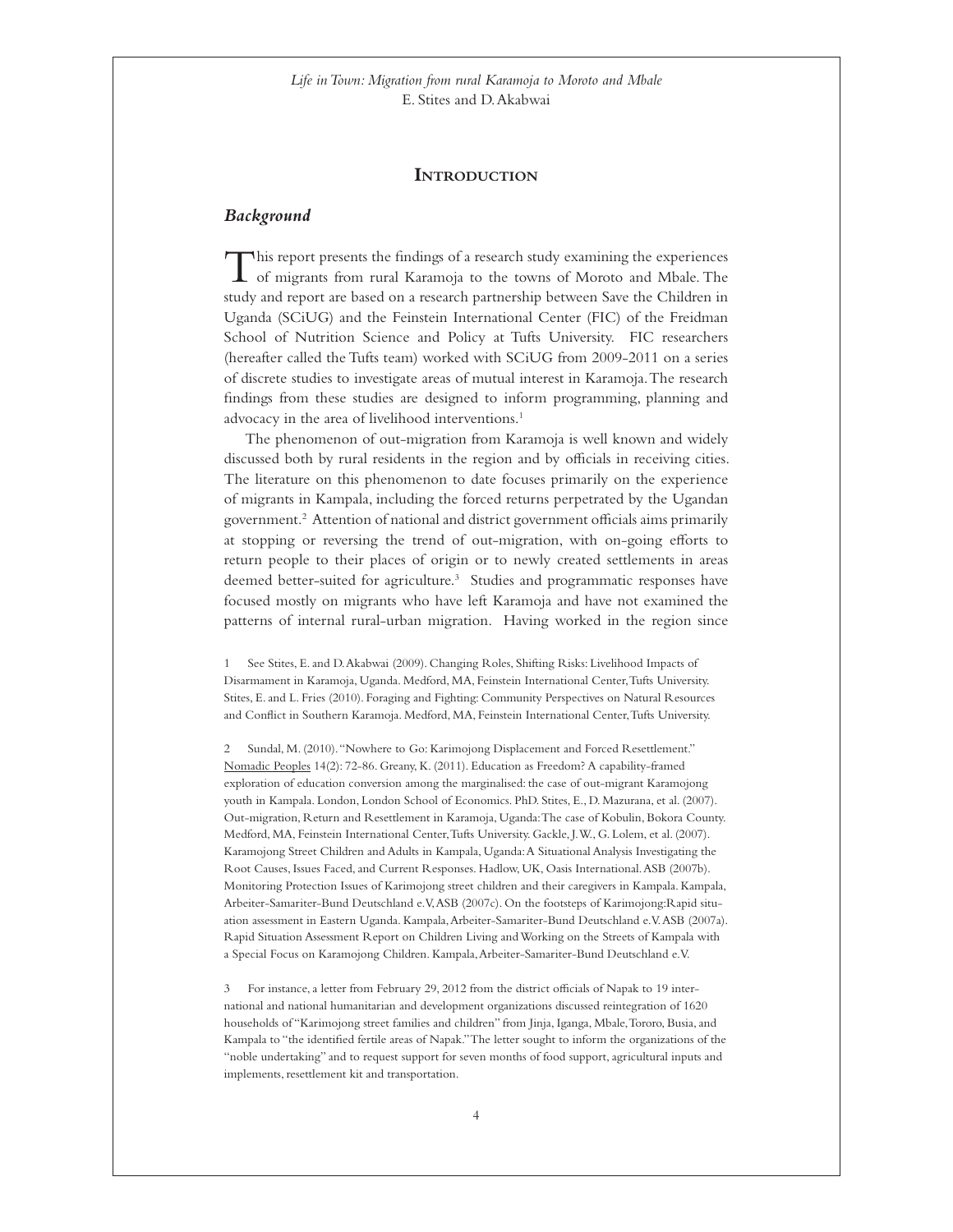<span id="page-4-0"></span>2005, the Tufts team has witnessed the movement of people to urban centers both within the region and beyond its borders, and felt it was important to gain a more up to date understanding of the factors leading to migration as well as the livelihood experiences of migrants in urban and peri-urban areas. Working from the hypothesis that many people who give up rural livelihoods move first to towns and cities within Karamoja, we designed this study to focus primarily on Moroto municipality and surrounding areas. We conducted a smaller number of interviews in Mbale municipality, working from the assumption that Mbale (or similar nearby cities such as Soroti) is the first place of settlement for people who have moved out of Karamoja.

#### *Objective*

The objective of this research was to better understand the factors resulting in migration from rural to urban areas, the decision-making processes involved in these moves, the rural-urban networks that remained in place, and the livelihood experiences of migrants who had moved from their rural homes to urban areas on a temporary, seasonal or more long-term basis.

#### *Methods*

The Tufts team conducted field work in Moroto and Mbale in October 2012 to examine the experiences of people who had migrated from rural to urban or peri-urban areas or who had transitioned away from animal-based livelihoods. We gathered data in Moroto municipality, mining areas near to Moroto, Mbale town, and peri-urban areas on the outskirts of Mbale.

The primary method of data collection was individual semi-structured open-ended interviews. We held focus group discussions for the purpose of introductions and gathering basic background information on the areas. The Tufts team also interviewed local officials and staff from national and international nongovernmental organizations working with the urban populations. Not including local officials or NGO staff, we interviewed a total of 59 individuals in Moroto and Mbale.

This report refers to "respondents" and the "study population." As this was a small study, these results are not representative of the larger population of migrants from rural Karamoja or of urban residents. The data refer only to those people with whom we spoke (the study population).

### *Characteristics of Respondents*

By gender, respondents were 52% female and 48% male; by location, 56% were in Moroto municipality, 27% were in Mbale municipality, and 17% were in rural locations outside of Moroto town. Respondents ranged in age from 17 years to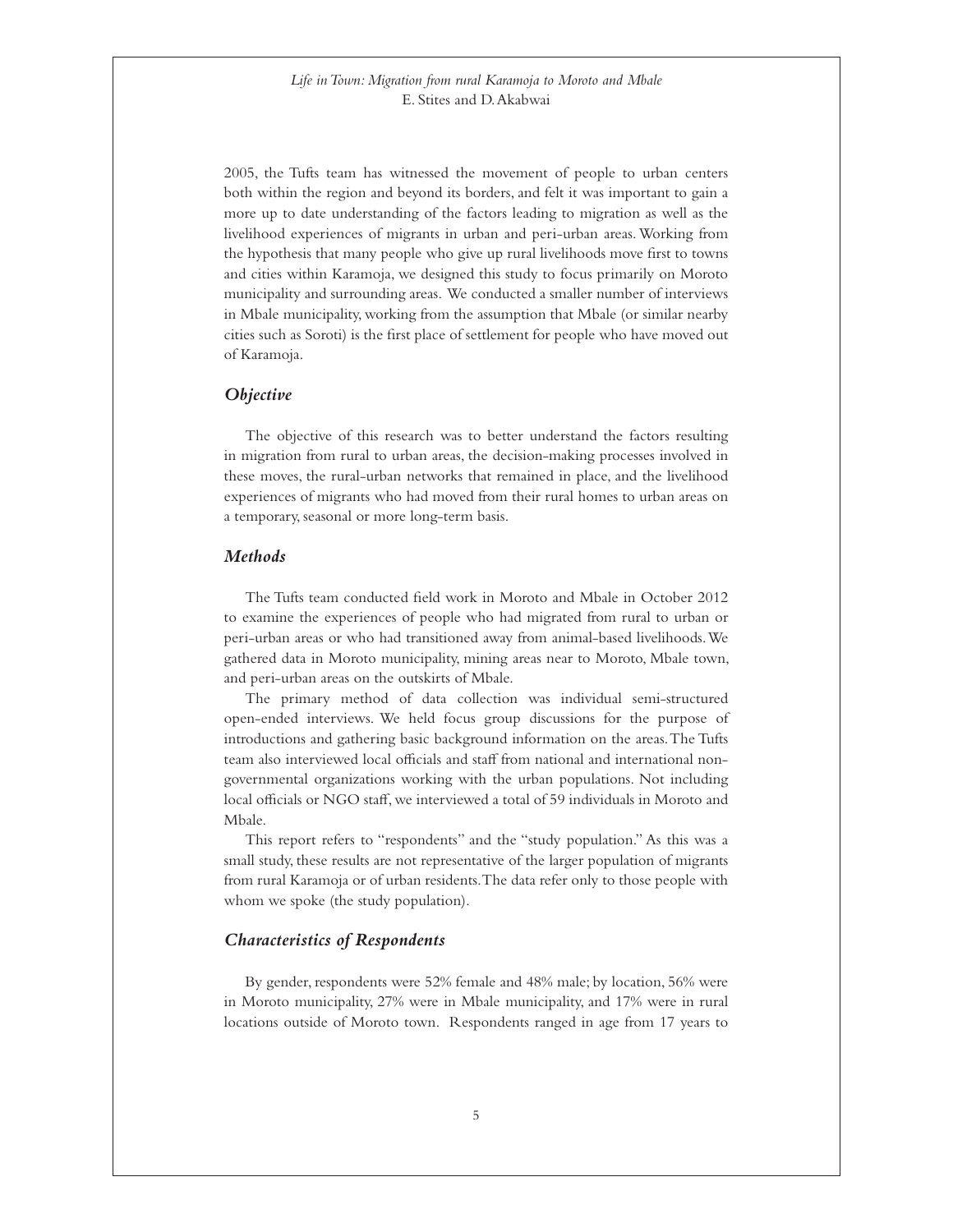<span id="page-5-0"></span>the mid-60s with an average age of 30 years.<sup>4</sup> They had been living in their current location or engaged in their current livelihood strategy for an average of 3.6 years.

We initially envisioned working only in the municipalities themselves—i.e., Moroto and Mbale. It quickly became apparent, however, that an exclusively urban focus would overlook an important sector of people who had transitioned away from animal-based livelihoods but might be working outside of the main town areas. The team thus also gathered data in sites of marble quarrying and gold mining near to Moroto (Kosiroi and Pupu/Lorukumo respectively) and in peri-urban sites around Mbale where some respondents were engaged in both rural and urban activities.

#### **Findings**

#### *Nature of Migration*

#### **Motivations for Migrating or Changing Livelihoods**

The Tufts team gathered data on why people chose to leave their rural communities for urban areas. These findings are largely in accordance with earlier sources on out-migration from the region.<sup>5</sup> Responses fell into the following broad categories:

- • Loss of livestock (and hence livelihoods) due to raids
- • Loss of livestock due to disease
- Persistent insecurity
- Invited or encouraged by a relative to move to the urban area
- • Lack of food in rural areas (due to loss of animals, crop failure, or both)
- Family problems (e.g., poor treatment by a step-parent, escaping revenge killings, divorce, domestic violence, injury/illness/death of a family member, loss of land by widows, detention of male household head)
- Tired of carrying firewood every day, coupled with insecurity in bush areas
- Inability to support children or parents in rural area

Many people described several years of hardship due to drought and insecurity but attributed the decision to migrate to a particular trigger event. Such triggers included large raids or the death of a family member. Other respondents explained

4 We were not able to specifically interview children as part of this study due to Institutional Review Board (IRB) regulations and protocol when children are to be included as human subjects. Additional research adhering to ethical considerations for the sampling of minors should be undertaken to ensure adequate understanding of the needs of this group.

5 Sundal, M. (2010). "Nowhere to Go: Karimojong Displacement and Forced Resettlement." Nomadic Peoples 14(2): 72-86. Stites, E., D. Mazurana, et al. (2007). Out-migration, Return and Resettlement in Karamoja, Uganda: The case of Kobulin, Bokora County. Medford, MA, Feinstein International Center, Tufts University.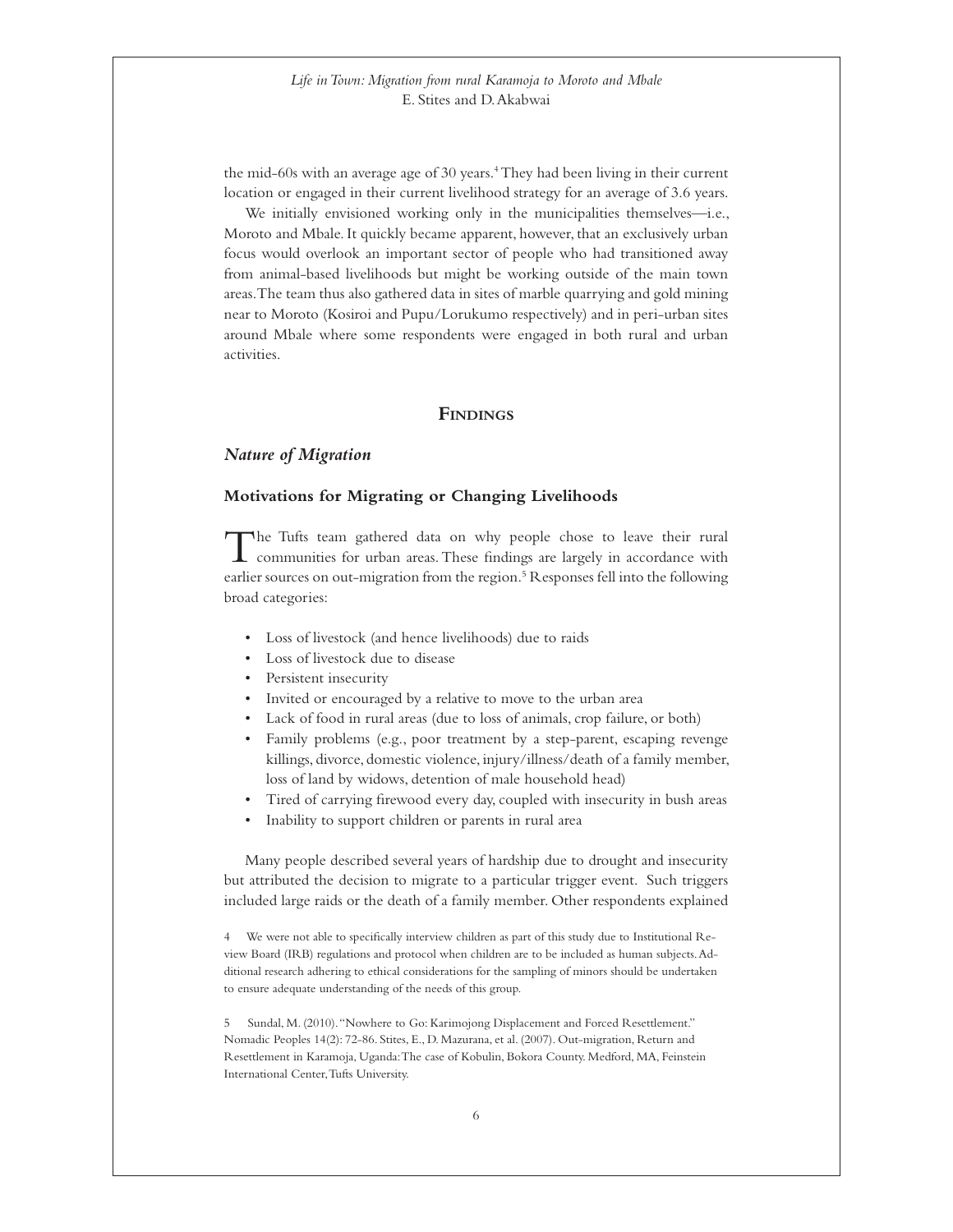that they had grown tired of repetitive rural hardship after an extended period. Family problems serve as either a sudden trigger event (such as the sudden death of a relative) or as a more gradual influence on someone's decision to leave. When gradual, these factors often combine with a variety of negative aspects to push someone to migrate, as evident in following explanation:

 *I left home because of poverty, and hunger. My husband used to beat me a lot so I decided to leave the village and come to town. Later all our animals were raided by Loputuk raiders.6*

Overall, men and women within the study population have similar reasons for migration, with some important nuance by gender. Women were more likely to cite insecurity and family problems as a motivating factor for leaving their home areas, whereas men more commonly cited loss of livestock and ensuing idleness. A number of women also discussed their inability to provide for their families (often including parents as well as children) in the rural areas and said that this was an important factor in their decision to move to town.

Interesting differences exist in the motivating factors among respondents who have given up previous livelihoods but have not left their home areas—such as those working in the quarries at Kosiroi outside Moroto. Unlike migrants to urban areas who leave home in search of new—but uncertain—opportunities, those who shift to new livelihoods in the same area have a clearer understanding of the potential opportunities and hardships inherent in the new activities. These livelihood strategies were likely done by at least some sector of the population for an extended period, and thus are familiar to those in the surrounding area. The major difference may be in the type of household, individual, or number of individuals engaged in these specific livelihood activities. In Kosiroi, for example, poor people have long worked in the marble quarries but households with livestock largely did not engage in this type of labor. These wealthier households found that they had limited livelihood options following the loss of livestock to raids:

 *We lost animals that were the main source of livelihood, there was no way other than going to quarry marble that was formerly… done by those poor households.7*

Individuals from the better-off households did not relish the shift to quarry work, but had a clear understanding regarding the conditions and the rate of pay, and were thus able to make informed decisions about the change they were undertaking. Similarly, information on pay was particularly relevant for respondents who had shifted from marble quarrying to gold mining. As one man explained:

 *Before coming here I had been quarrying marble, but I found that gold mining has more value. One gram of gold is 100,000 Ush, one "point" 10,000 Ush, and a half "point" 5000 Ush. A tipper full of marble is 40,000 Ush, which is less paying! Before coming* 

Woman, age 58, Moroto, October 20, 2011.

7 Woman, age 28, Kosiroi, Moroto, October 18, 2011.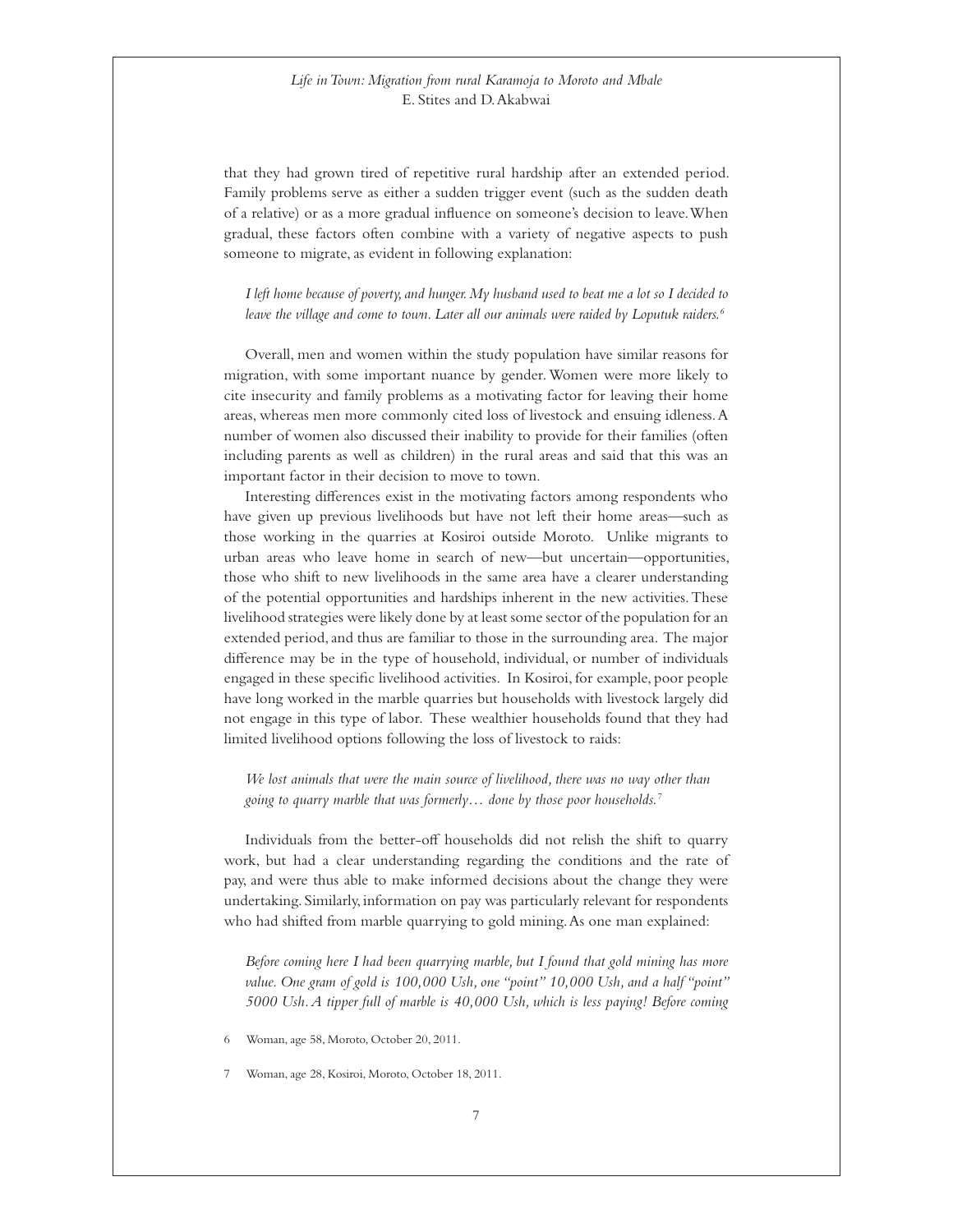<span id="page-7-0"></span>*to mine I was a shepherd and I used quarry marble at my free time.8*

Finding gold in adequate amounts to reap such dividends is certainly less reliable than loading a lorry, but the availability of this information means that respondents can make these decisions from an informed perspective. This is in marked contrast to those respondents, particularly young people, who travel to urban areas with no job, few connections, and no clear idea of what to expect upon their arrival.<sup>9</sup>

#### **Process of Migrating**

Most respondents in the study population reported that they had made the decision to migrate on their own due to the combination of hardships, a specific trigger episode, or simply the belief that they would be able to secure a better life in an urban area. Several women who migrated with their husbands reported that the decision was made by their husbands, but did not express objection to the decision. None of the respondents in the study population reported that he or she had been compelled or pressured to leave home for an urban area.

People departing from the rural areas following a trigger event often left abruptly, whereas those who moved due to the culminating impacts of hardships described a more gradual decision-making process. A young man described the suddenness of his family's departure from Rupa:

 *The decision to come here was communal. Everybody had to leave the village after the devastating raid. Everybody ran away for fear of being attacked again. I left everything behind just to save [my] life. This raid was so devastating. I was shot on the left leg and all animals [were] taken away. Everybody left in panic leaving all belongings behind. We came here empty handed.10*

Respondents who moved to Moroto town were familiar with the town before migration and did not have to pay for transport when they relocated. Moving to Mbale, on the other hand, required more logistical planning and financial savings. The effort expended to reach Mbale is indicative of both the draw of the urban area and the extent of hardship that motivated people to leave their home areas. Respondents came to Mbale via bus (paying between 6,000 and 15,000 Ush) or lorry (10,000 Ush) and raised the money for transport gradually through the sale of firewood or digging in other people's gardens. Saving adequate fare would likely have taken weeks or months given the low rate of pay for these tasks. Asset

8 Man, age 30, Lorukumo, Moroto, October 17, 2011.

9 In earlier research, one of the authors was told that young girls moving to Kampala expected to make a living in the city from burning charcoal in the bush. The lack of understanding of life in urban areas was one of the motivating factors to conduct this study on the earlier stages of rural-urban migration.

10 Man, age 18, Moroto, October 17, 2011.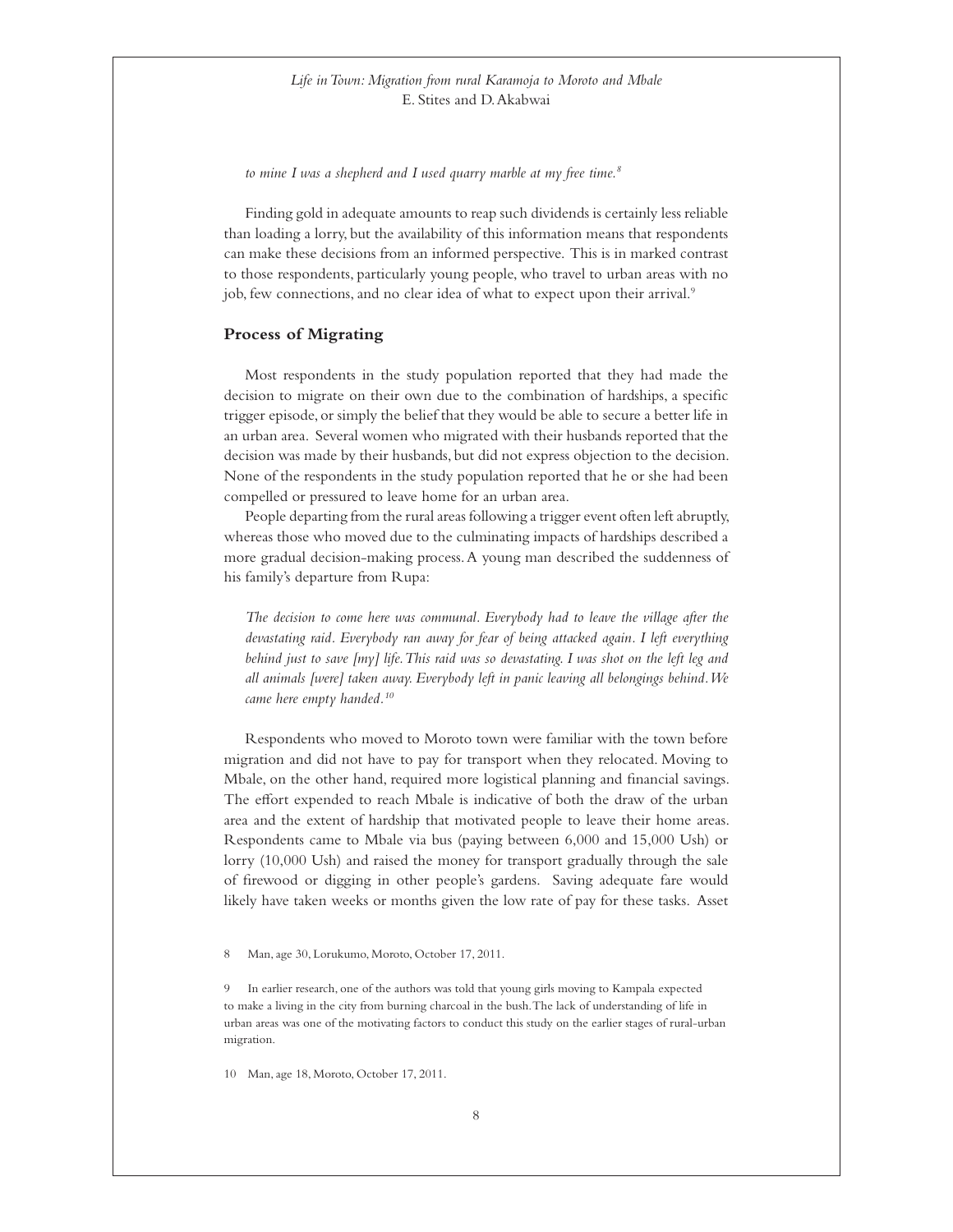<span id="page-8-0"></span>sales—sometimes of a final asset—generated the money needed for transport more quickly. Following the death of her husband and father in a raid, a young woman from Kaabong sold her last animal in order to travel to Mbale:

 *Only a calf was left. I took it to the market but people wanted to exchange it with maize. I pleaded with them that I just needed bus fare to go to Mbale. They bought the calf at 30,000 Ush. I immediately boarded the bus to Moroto, then to Mbale.11*

She left home without telling anyone where she was going, and is facing extreme hardship in Mbale. A young man explained that he did not let his lack of funds stand in the way of moving to Mbale:

 *I boarded a trailer carrying charcoal late evening in Matany Trading Centre without transport money---not even 100 Ush. So when we reached Mbale at night immediately the trailer stopped, I jumped down ran to escape from the driver and turn boy because I did not have the 10,000 Ush they were demanding from me for fare!12*

Of the respondents in our study population in Mbale, about half had come straight to Mbale from rural locations in Karamoja, while the other half had stopped for a period of months or longer at interim locations including Mbale, Tororo, Aleklek (Iriri), and Kachumbala before deciding to continue on to Mbale.

#### *Urban Livelihoods*

#### **Activities**

Respondents in the study population engage in a range of activities in urban and surrounding areas. Activities are gender specific for the most part. We asked respondents to list their main livelihood activity as well as any additional activities they did to support themselves or their families. The table below lists the range of livelihood activities reported by respondents within the study population:

| Women                                               | Men                                            |
|-----------------------------------------------------|------------------------------------------------|
| Washing clothes $\star$                             | Making & selling wooden handicrafts            |
| Sweeping maize from factory floors                  | Pushing wheelbarrows at the market $\star$     |
| Selling charcoal                                    | $Hawker\star$                                  |
| Brewing                                             | Fetching water $\star$                         |
| Selling local brew (hired by brewer)                | Breaking/piling/loading<br>stones at quarries* |
| Frying grains for brew<br>(hired by brewer) $\star$ | Butcher's assistant                            |

11 Woman, age 20, Mbale, October 26, 2011.

12 Man, age 22, Mbale, October 24, 2011.

*Continued on next page*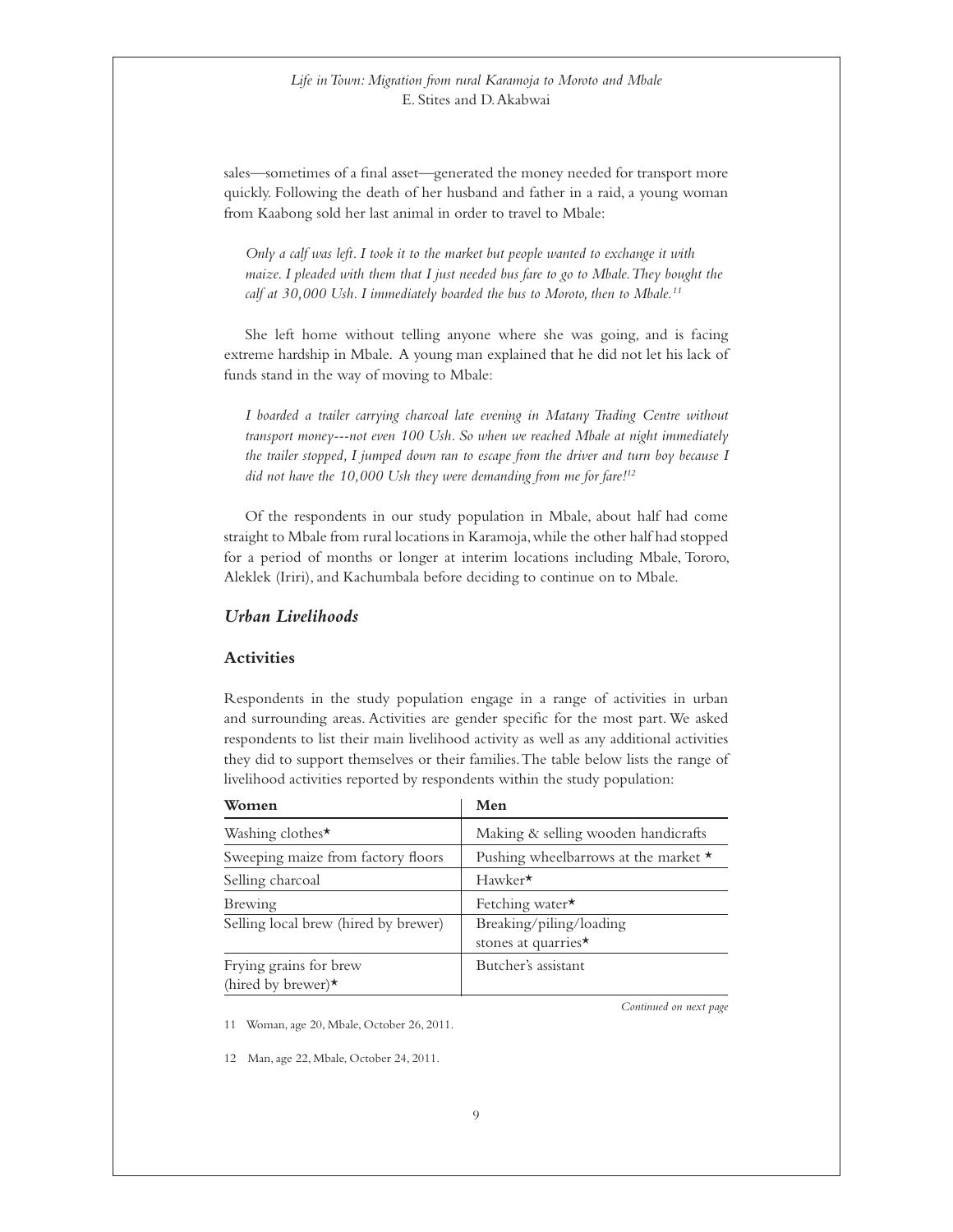| Women                                                           | Men                                  |
|-----------------------------------------------------------------|--------------------------------------|
| Domestic servant                                                | Hired agriculture labor <sup>+</sup> |
| Collecting fallen grains (akidep)*                              | Cleaner/assistant at a lodge*        |
| Cooking at a lodge*                                             | Roasting meat for sale               |
| Begging*                                                        | Shoe repair & shining*               |
| Fetching water*                                                 | Night watchman*                      |
| Grinding grains*                                                | Butcher*                             |
| Barmaid*                                                        | Slashing grasses*                    |
| Breaking/piling/loading<br>stones at quarry*                    | Selling building poles from forest*  |
| "Booking"* brew (selling brew<br>for a brewer for small profit) | Making bricks*                       |
| Selling boiled sweet potatoes*                                  | Shepherd <sup>+</sup>                |
| Washing dishes*                                                 | Carrying bags to/from shops          |
| Smearing huts with dung*                                        |                                      |
| Gold mining*                                                    |                                      |
| Stocking a bar*                                                 |                                      |
| Tobacco seller                                                  |                                      |
| Selling firewood*                                               |                                      |
| Cleaning shoes*                                                 |                                      |
| Hired agricultural labor†                                       |                                      |
| Selling canes of dried maize <sup>+</sup>                       |                                      |
| Sweeping rubbish at a lodge*                                    |                                      |
| Buying/selling chicken giblets*                                 |                                      |
| Cultivating gardens*                                            |                                      |

\*Done in conjunction with one or more additional activities. †Reported in Mbale peri-urban settlement.

As indicated by the high number of activities done in conjunction with other activities, very few migrants are able to find steady work with regular pay to meet their needs. Many urban respondents said they did *leji-leja* for work, meaning multiple casual jobs. Those doing *leji-leja* move through town looking for any possible piecemeal tasks for pay, ideally taking on three to four small jobs a day. These jobs are found by knocking on doors, waiting in markets, or returning to people who have hired them in the past.

Social networks from home areas are important in securing employment or learning the skills required for new urban livelihoods. Migrants found other types of more regular jobs (such as working in lodges or for a brewer) usually through a friend who was already in a given line of work. Activities requiring specific skills (such as working as a butcher or butcher's assistant) are normally learned through an informal apprenticeship with a friend or relative.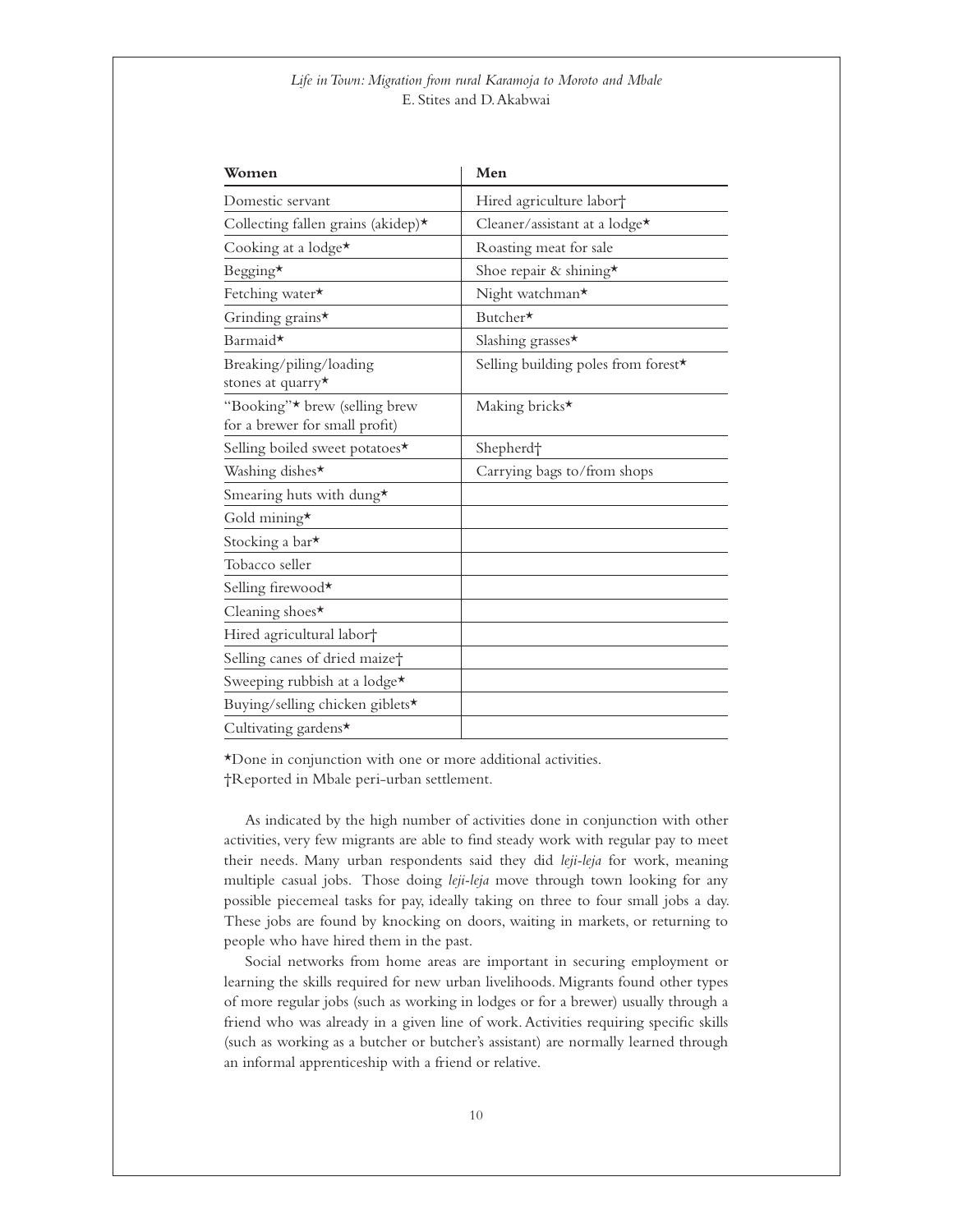Payment varies for the different types of labor, but all reported jobs are paid piecemeal and in proportion to the activity completed (e.g., trucks filled with stones, bricks made, jerry cans of brew sold, etc). Some jobs are paid in cash, while others are paid in food or residue. Certain jobs, such as night watchman, are remunerated only with a place to spend the night, which is valuable due to the high rents that pose a problem for many migrants. Some activities are payment in and of themselves, such as *akidep* (collecting fallen grains in a market or warehouse). The women engaged in *akidep* either sell or consume the grains they have collected. Not surprisingly given the day-to-day nature of payment, the lack of job security is cited as a major source of anxiety among respondents.<sup>13</sup>

The absence of capital is the most common obstacle to expansion into more lucrative livelihoods. For example, a certain number of utensils are required in order to brew *agwee*, the local brew. A woman in Moroto explained that she had rented other people's utensils in an attempt to start her own *agwee* business, but was not able to make sufficient profit to purchase her own utensils or to generate adequate income while using rented equipment.<sup>14</sup> Members of the study population who do have their own capital (stock for hawkers to sell, brewing or butchering utensils, tools for quarrying) are more likely to feel some security in their ability to provide for their families in a consistent fashion. In general, these respondents also consider themselves to be better off than they were prior to migrating to the urban area.

Employment in towns is experienced differently by men and women. Very few women in the study population have steady jobs with regular and reliable payments—most do *leji-leja* to string together enough small jobs to cover the daily expenses. Most women in the study population live with other family members, and are responsible for their on-going domestic duties while also engaged in their new livelihood activities. These domestic aspects would often have been more integrated into the daily routine in the rural areas. A woman in Moroto town commented:

 *After working in the quarry, I find it difficult to do domestic work like cooking, washing - and indeed the work is ceaseless!-- unlike men who after work go to relax at the drinking centers.15*

Similarly, women who commute to urban areas on a daily basis can face problems with their husbands at home if they are unable to procure enough work to feed their family in a given day. A woman who travels daily to Moroto from Rupa sub-county implied that her situation was common:

 *Domestic violence is [normal] in the household when a woman fails to get something for* 

13 Sundal (2010) and ASB (2007b) report that people from Karamoja are paid less than others for the same work.

14 Woman, age 30, Moroto, October 17, 2011.

15 Woman, age 22, Moroto, October 19, 2011.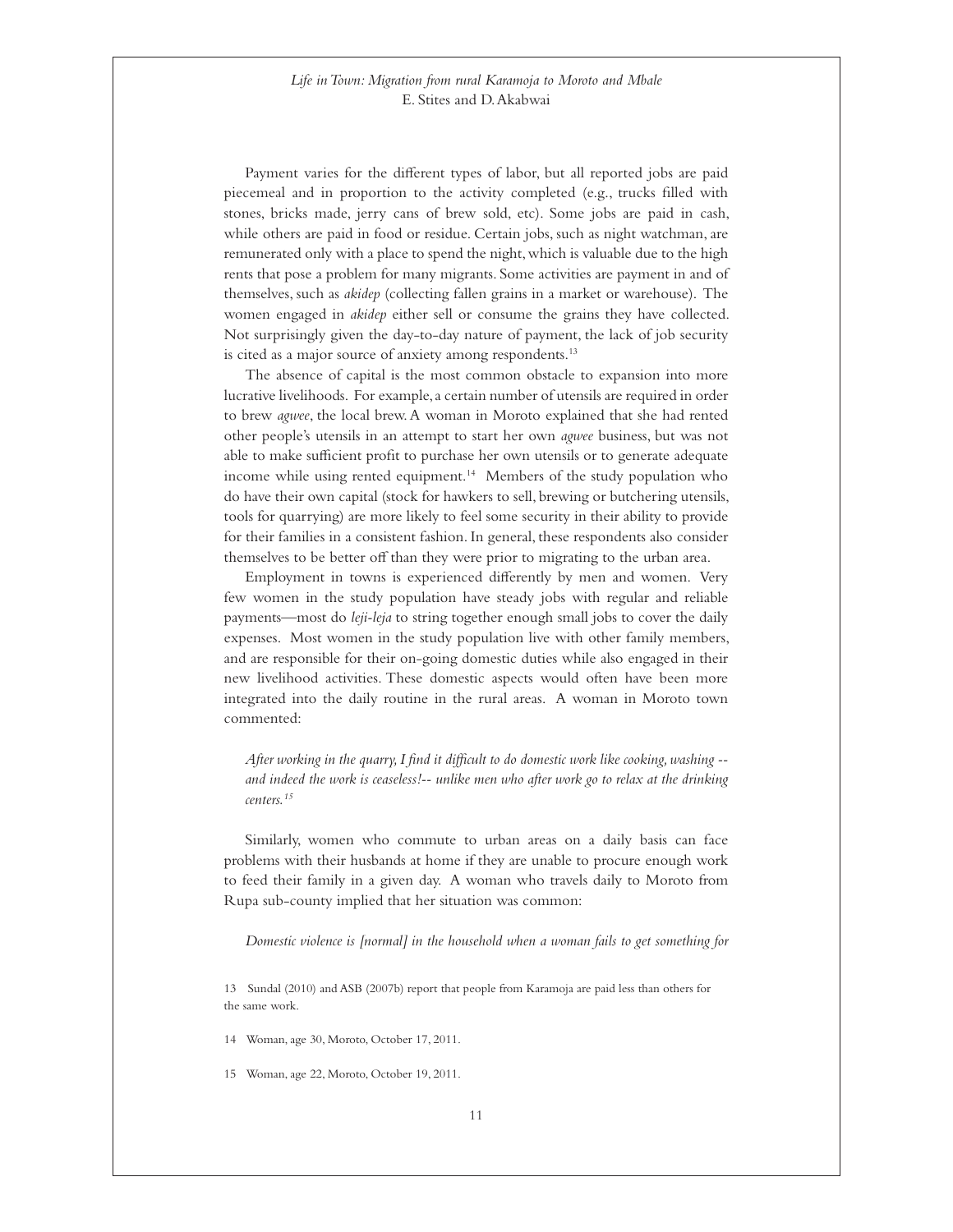<span id="page-11-0"></span>*feeding in the household that day. Men beat their women. My husband drinks on credit and expects me to pay the debt.16* 

Domestic violence also exists in rural areas and in the context of traditional livelihoods, but the introduction of wage labor for women and idleness experienced by men are stress factors with the potential to increase the incidence of domestic abuse in these households.

Social connections assist people in finding work and housing in the urban areas, but respondents overall find a qualitative decrease in the nature of their social relations. The absence of the robust social networks like those found in the villages makes it more difficult to manage in the face of hardship. Comparing her previous life to that in town, a woman in Moroto said:

 *[S]ometimes when you don't have food the neighbors offer freely unlike town where each is for his or family and none else….Neighbors in town do not have an obligation to know how the neighbor is, for instance starving to death, sick or has problems—[it] is not their business.17*

#### **Accommodation**

One of the most difficult adjustments for people moving to urban areas is the sudden reliance on cash for all aspects of daily life. A young man in Moroto explained, "Here everything is money –food, water, housing, firewood, school –everything."18 Rent is the most pressing and largest expense for most respondents. On average, respondents pay approximately 15,000 Ush (approximately 6 USD) per month for accommodation, though this is often in the form of a room shared with many other people (relatives or strangers). Landlords routinely lock people out (or in, according to Sundal's research in Kampala<sup>19</sup>) when they are late on rent. Many respondents, especially in Mbale, reported that they are unable to afford accommodation and that they often spend the night in the open or on the verandahs of shops.

Due to the high cost of rent, jobs that include accommodation  $-$  such as a domestic cleaner, night guard, or worker at a lodge—are appealing. Such arrangements, however, rarely entail a dedicated place to sleep, but rather simply the promise of a roof overhead for the night. As a result, the people in the study population who have these jobs are not able to bring their families with them to the urban areas.

Some respondents are able to avoid onerous rents through reliance on social or kinship networks. This is normally done by staying with a relative who already

- 17 Woman, age 22, Moroto, October 19, 2011.
- 18 Man, age 18, Moroto, October 19, 2011.
- 19 See Sundal 2010.

<sup>16</sup> Woman, age 27, Moroto, October 15, 2011.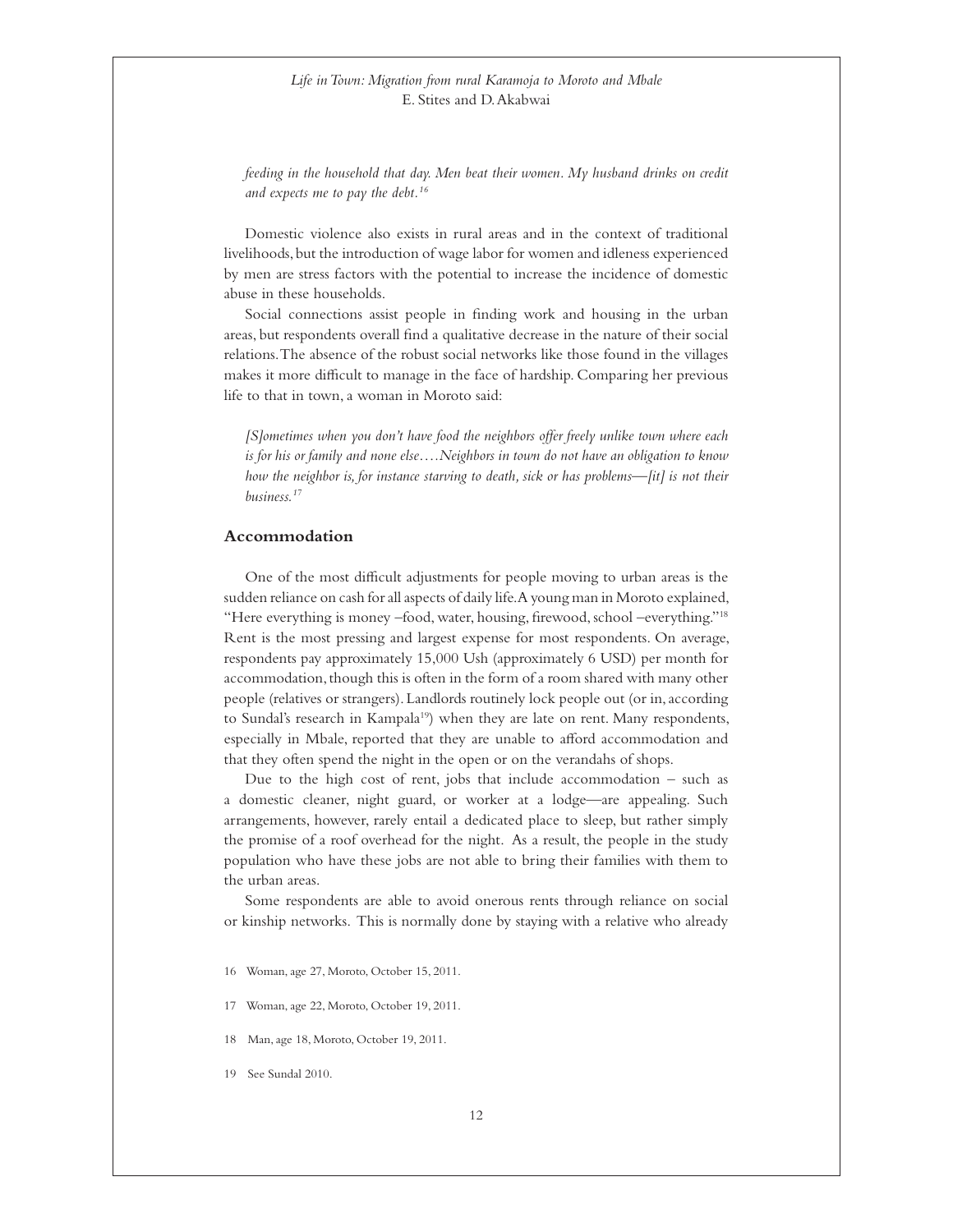<span id="page-12-0"></span>resides in the urban area and contributing to rent or other expenses when possible. Interestingly, of the small number of Tepeth in the sample, none in Moroto town pays rent. The tight social network of Tepeth in the Singila neighborhood enables migrants to find free accommodation, as described by a young man, "I stay in Singila with friends: no rent…We the Tepeth people love each other; where I sleep is not a problem."20

People who come to the urban areas with their families have the benefit of sharing space with family members as opposed to strangers. In the converse, the situation is the most difficult for young people in urban areas without family members and with limited connections. A young man in Mbale explained that this was especially the case for young women:

 *Girls have problem of housing. About 7-10 girls rent just a room. It is this same room that they also bring their male friends. This is very risky because they can contact and spread diseases like HIV and AIDS. However, the girls are very healthy because they eat very well.21*

The fact that these girls "eat very well" illustrates the flip side to the hardships and trials experienced by many urban migrants from Karamoja—they may be better off than at home in certain aspects, such as food security, while experiencing increased risks in other areas. The benefits to living in urban areas are discussed in more detail later in this report.

#### **Access to Social Services & Sanitation**

The study gathered information from respondents on their ability to access health care, education, latrines and water sources. We sought to understand the ways in which access to and the nature of these services had changed following relocation to urban centers.

Overall, urban migration is not seen as having a major qualitative impact on access to health care. Access to health facilities for migrants in Moroto town had improved by virtue of proximity—they are closer to health care providers when living in town—but they are accessing the same treatment centers and paying the same fees as when they were living in rural locations. All respondents in Moroto rely first upon the government hospital where treatment is free of charge but payment required for the "prescription book." People purchase medications from private clinics (2000 to 5000 Ush) when drugs are not in stock at the hospital (a commonly reported occurrence). The private clinics in Moroto town are seen as preferable to the hospital, but are only accessible by those with the means to pay for treatment. Respondents borrow money from friends or relatives in order to buy medications or, in the absence of access to funds, rely on herbal remedies.

Respondents living and working at the quarries near Kosiroi face greater problems with health care. A health center at Kosiroi provides treatment for 1,500

20 Man, age 20, Moroto, October 20, 2011.

21 Man, age 20, Mbale, October 24, 2011.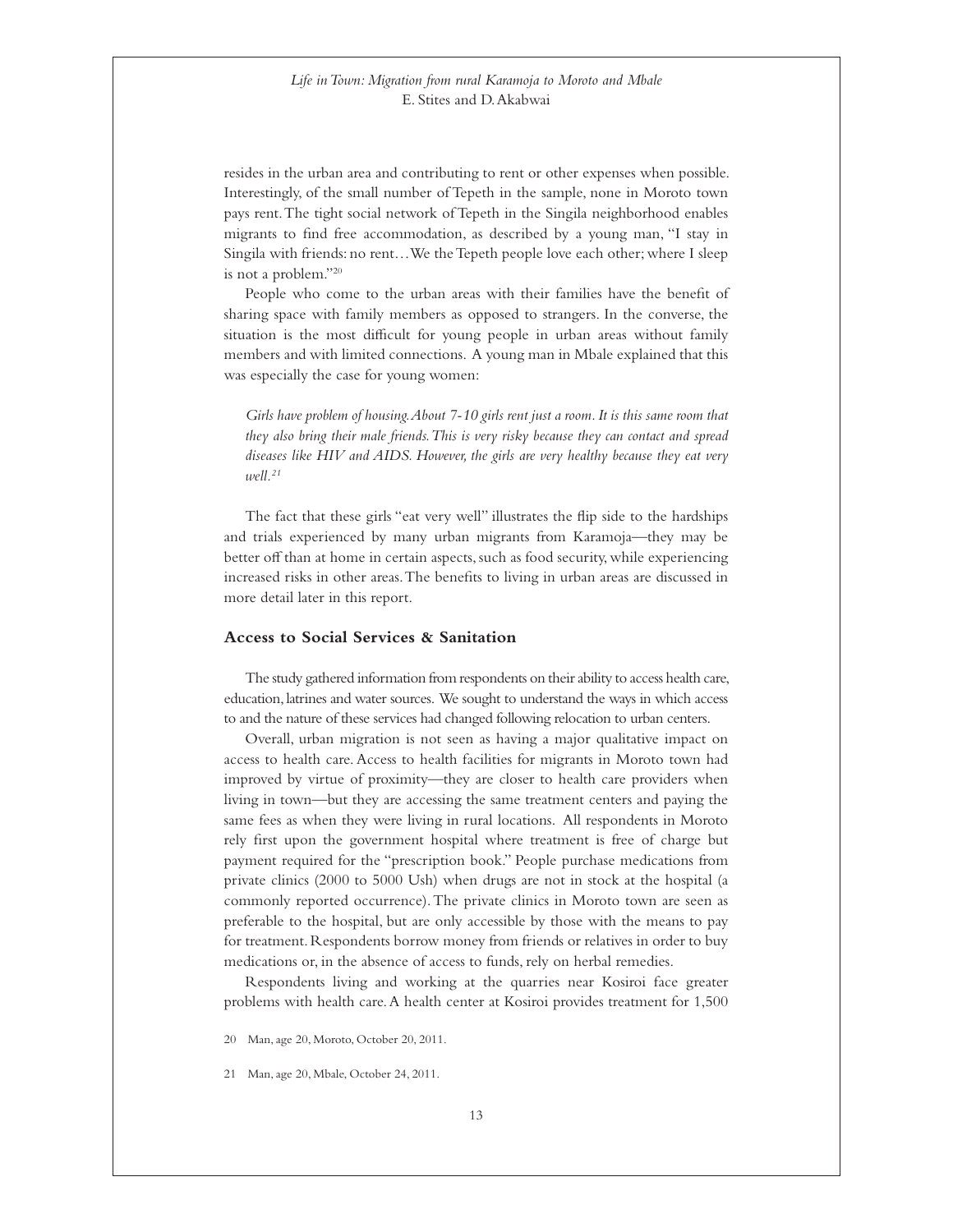Ush and up, but more serious problems require transfer to Moroto or Tapac. One man working at Kosiroi explained that injuries are common when loading stones onto the lorries, and that it is extremely difficult to access timely medical treatment in these cases or in the event of serious illness.22

Like those in Moroto town, members s of the study population in Mbale rely first on state-run health facilities and then on private clinics if funds allow. Most respondents reported going first to the local government health center and then to the hospital. (In contrast, in Moroto people do not report visiting a local health center prior to the hospital.) Payment is reportedly required for the prescription book, medicines and syringes at the hospital. One woman reported having to pay 35,000 Ush in advance before being admitted to the main hospital when extremely ill.<sup>23</sup> There were no accounts of borrowing from friends or relatives to cover the costs of medication or treatment in Mbale, possibly due to the less robust social network than found in Moroto town. A young Dodoth woman who had been living off *akidep* (picking up fallen grains) until the main market closed for scheduled demolition and renovation reported that she had no access to health care as she did not have enough money for even the prescription book.24

All respondents who had children with them in the urban areas reported that schools are available, but the extent of school attendance is mixed. Those that do not send their children to school attributed this to inability to pay for the uniforms, pencils, books, or other outlays (such as firewood contributions) required of parents. One male migrant in Moroto explained that the multiple costs of sending children to school—including such items as soap for uniforms—prevent some recent migrants from accessing education.25 In other instances, children need to work in order to help cover the essential costs of living in urban areas, such as food and nightly accommodation. The combination of the costs of education coupled with the loss of income generated by children is a difficult burden for households. A young woman in Mbale explained that some children raise their own money for school expenses:

 *Only a few children here go to school. Whenever they go, they are asked to go back and bring money. When they do not get any money from parents they resort to collecting scrap metal which they sell to get some income. They just get 200 Ush. Bring to the parent 100 Ush and use the other 100 Ush for himself.26*

22 Man, age 24, Kosiroi, Moroto, October 18, 2011. This young man's niece had recently died on her way to the Tapac health center after experiencing an illness that "made her eyes yellow."

23 Woman, age 22, Mbale, October 22, 2011.

24 Woman, age 20, Mbale, October 26, 2011. We do not know if being Dodoth in an area where most migrants were Bokora or Matheniko may have made it difficult for this woman to find support through a social network.

25 Man, age 32, Moroto, October 16, 2011.

26 Woman, age 18, Mbale, October 26, 2011.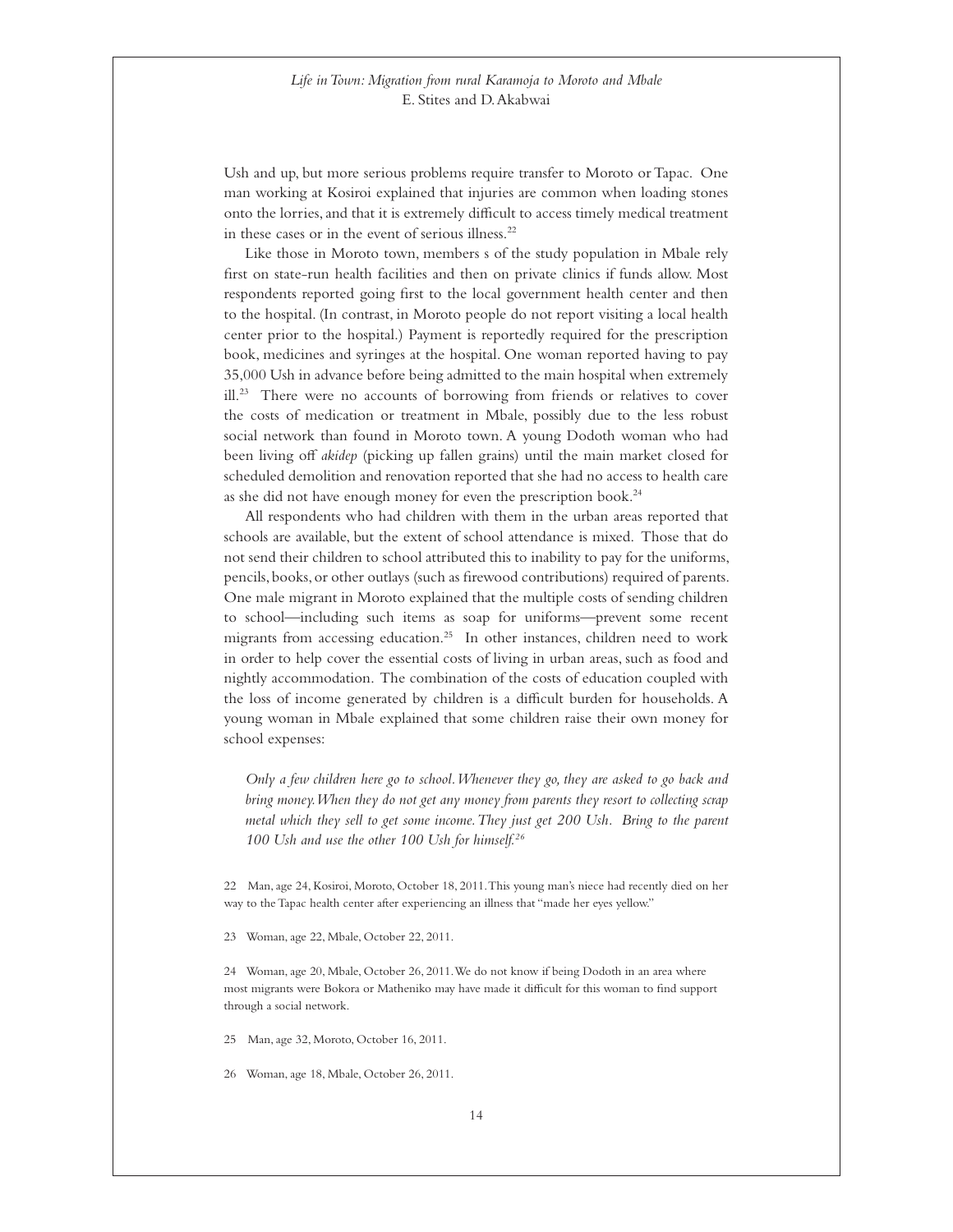Although access to schools is uneven among the study population, a number of urban migrants in the study population did have clear views regarding the benefits of education. Some respondents saw their children's education as key to improving their own personal lives. For instance, a night watchman in Moroto stressed that he would continue to find ways to cover education expenses for his four children (two in secondary school and two in primary school): "It is my belief that when my children complete school successfully I will be out of this job – of sleeping in the open."<sup>27</sup> A few respondents said that the benefit of being able to access education was one of the main factors that kept them in urban areas. In particular, the combined positive attributes of school access and improved security in the urban areas are major reasons to stay in the towns despite other hardships or challenges. Cultural aspects linked to childhood expectations also come into play. A Tepeth woman explained her reasons for staying in Moroto:

*I don't know how long I will be here but I don't feel like going back to the village. I will stay here and keep my children in school because if I go back my daughter will be married off at [an] early age.28*

Still others believed that the future would be better because of education today; one man believed that things in the region would improve because "town life has changed people" and the "next generation will be the best because people have sent children to school."29 However, economic reality continues to pose a major challenge to realizing educational goals for children. The Tepeth woman who wished to prevent early marriage for her daughter said:

 *I am interested in educating my children but I don't have the capacity. We the Tepeth women are left out because of culture so the only way to come out of this problem is by taking our children to school especially girls.30*

Access to sanitation is highly varied within the study population. Those with the best access have pumps and latrines within the compounds where they live or have access to these facilities as part of their employment (such as domestic workers or night watchmen). Many respondents pay for water from boreholes for washing and cooking at approximately 100 Ush for a 20 liter container, while others are able to access boreholes without charge. A sizeable portion use water from rivers or small dams for consumption and washing. Latrines access also varies, with a large number of respondents in Mbale and Moroto unable to access latrines. In both locations, respondents use the bushes "at the riverside" to relieve themselves. These rivers are the water sources for those people unable to access boreholes.

- 27 Man, age 40, Moroto, October 16, 2011.
- 28 Woman, age 40, Moroto, October 20, 2011.
- 29 Man, age 20, Moroto, October 20, 2011.
- 30 Woman, age 40, Moroto, October 20, 2011.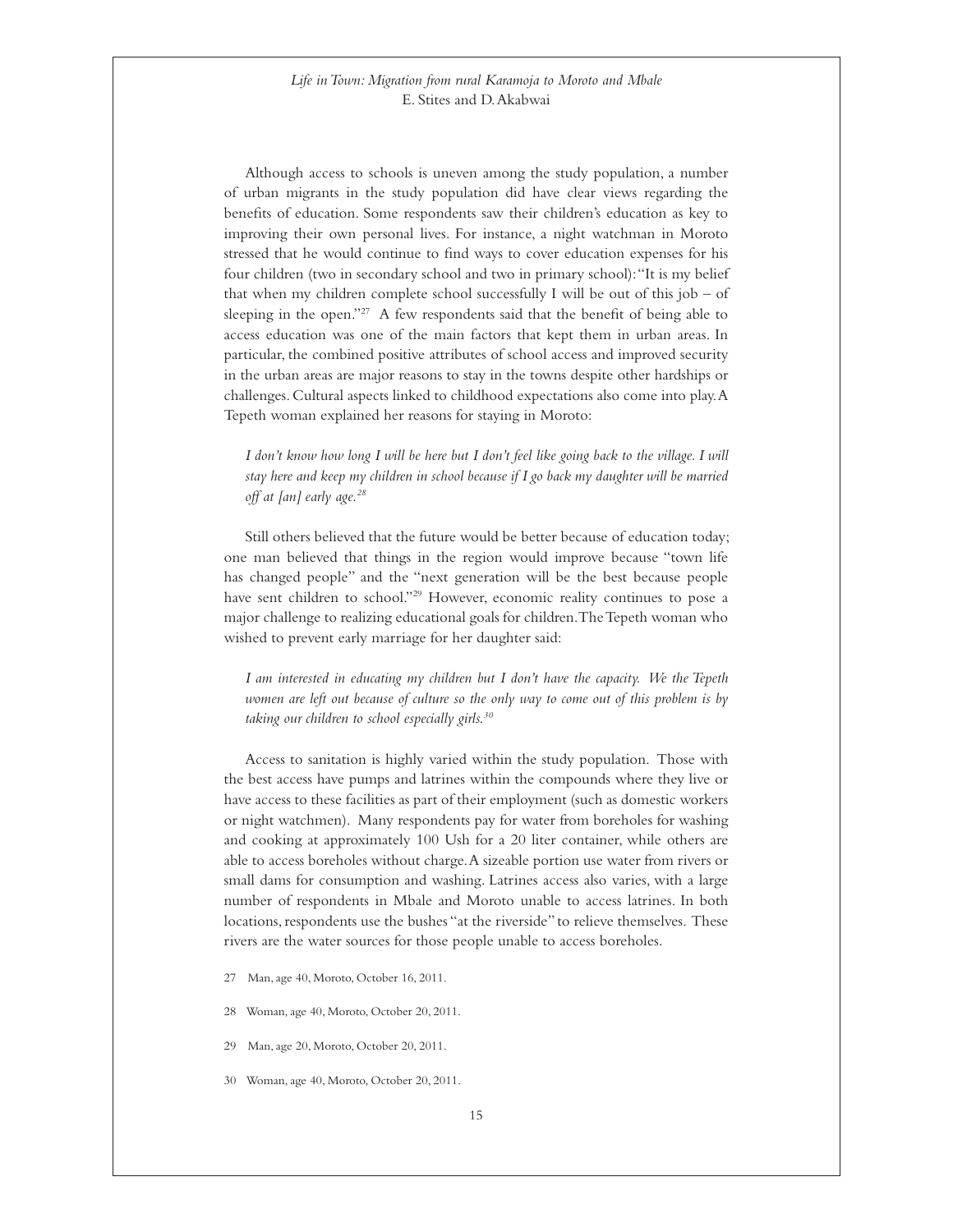#### <span id="page-15-0"></span>**Urban Markets**

People have much better access to markets after moving to urban areas. Migrants rely on these urban markets for all needs other than food received as inkind payments and any commodities brought by relatives in rural areas (relief food or produce). Respondents reported careful calculations to ensure they are saving enough to meet the food needs of their families, whether these families are at home in the rural areas or with them in the towns. Several respondents in Moroto explained that they set aside one-half of their daily income for food and keep the other half to cover their accommodation and other town expenses.

More regular access to urban markets also provides important livelihood opportunities for extended households. For instance, one young man in Moroto purchased a crate each of beer and soda and took these to the village for his relatives to sell for a profit. After this initial success he was planning on buying a bundle of salt to send home for similar purposes.<sup>31</sup>

Improved access to urban markets is not seen as uniformly positive. Several female respondents bemoaned the purchases made by their male relatives who have newfound access to both cash and spending opportunities: "Men buy mobile phones when families sleep hungry. Women are [the] sole caretakers in terms of feeding and providing medical treatment to their households."32 With cash comes increase consumption of alcohol by both men and women, and various respondents made associations between a rise in domestic disputes and beer drinking.

#### **Benefits and Challenges of Urban Life**

There are major challenges to living in urban areas. Most migrants in the study population preferred their lives and livelihoods in the rural areas to those in the towns. Many respondents, particularly men, spoke longingly of their lost herds and of the benefits of not relying on outsiders for basic needs. Urban migration, however, is not without its benefits. One of the most widely cited benefits to living in urban areas is improved food security. A widow who had moved to Moroto with her seven children explained, "I decided to come to town on my own after losing my husband and all animals to raiders.... Here at least you can't miss a meal like in the village as long as you are hard working."33 The "hard working" aspect was also raised by a young man in Mbale, who explained that when he had money he could buy all sorts of food not available at home (chapatti, sugarcane, and *matoke*), and that "when there is no money I go to Children's Park where I can get some work like cleaning or collecting rubbish and be given food to eat."34 This example highlights

- 31 Man, age 25, Moroto, October 20, 2011.
- 32 Woman, age 27, Moroto, October 15, 2011.
- 33 Woman, age 40, Moroto, October 20, 2011.
- 34 Man, age 22, Mbale, October 24, 2011.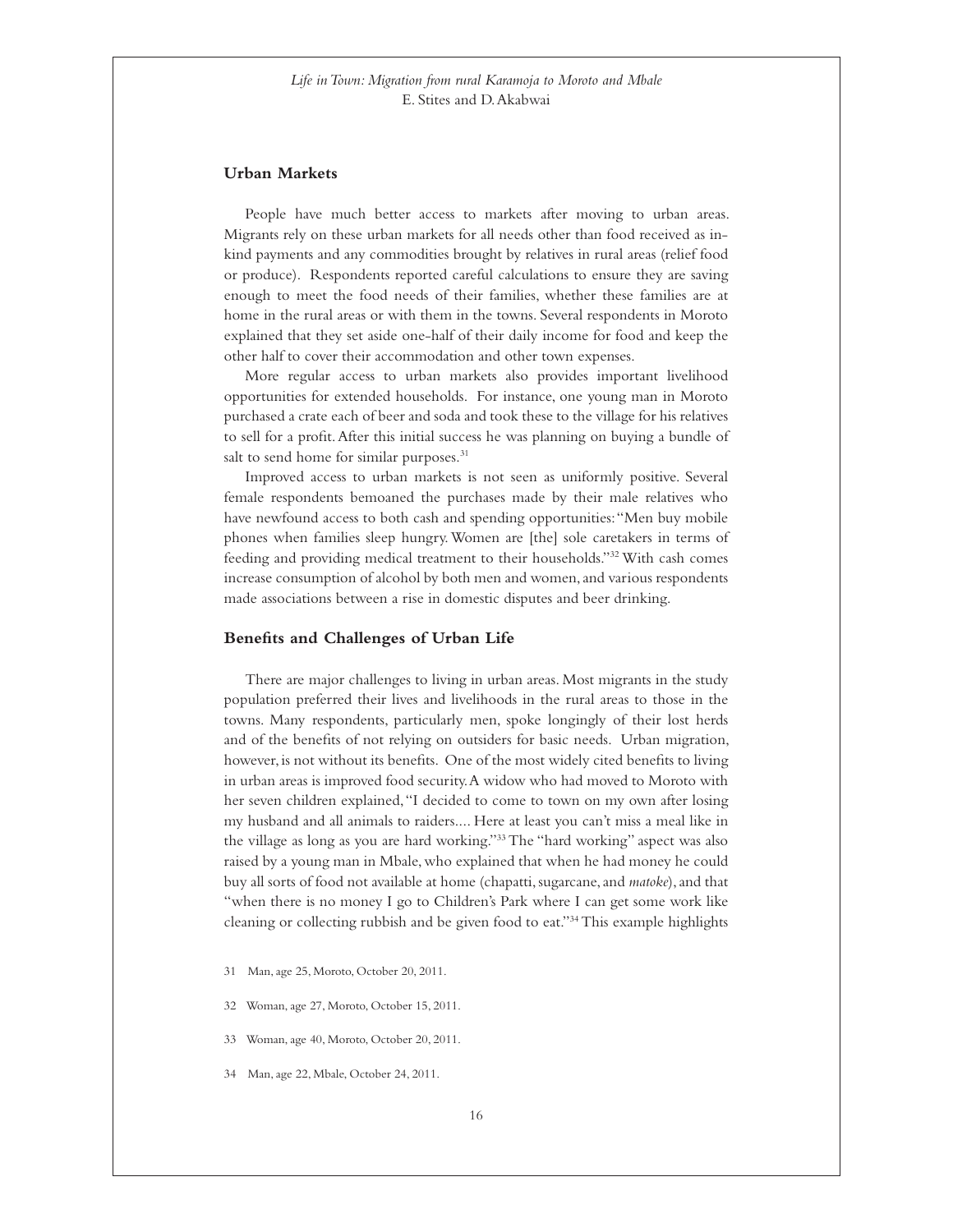the diversity of possible coping strategies available in urban areas in comparison to rural locations.35

No respondents in the study population found life in urban areas to be purely positive; even those who cited benefits to urban living also talked about the hardships. Some respondents recognized both personal difficulties and the potential for broader positive gains. For instance, one young man who complained about the lack of regular work to provide for his family discussed what he saw as positive changes for those who had moved to Moroto town:

 *Town life has changed people, they know about good hygiene, school, bathing, washing clothes, Christianity, pay less attention to witch doctors. More land will be opened for agriculture; [more] inter-marriages.36*

Some members of the study population pointed to the acquisition of new and specific skills as a benefit to urban life. A young man who had become a successful trader making 220,000 Ush/month after a year in Mbale was planning to expand his business back into Karamoja; previously he had not had enough money to buy clothes, shoes or even food.37 The benefits of business skills were explained by a man who worked at a lodge in Moroto town:

 *Life in town is better because it has taught me how to do business. This was not possible when I was in the village…This is a better job for me. I am given cash every month and I am free to buy anything I want. Herding was also good but was full of risks. You can die any time.38*

Not all of the newly acquired skills involved business acumen. Respondents in a peri-urban settlement in Mbale also felt that they had gained unique and positive skills during their tenure as hired agricultural laborers. They felt that these farming skills would be useful to them in Karamoja, but worried that the rains in Karamoja were not reliable enough for survival from agriculture. They felt that the best livelihood option would be to maintain homes in both Karamoja and Mbale and to move back and forth according to the local conditions.<sup>39</sup>

The better safety and security in urban as opposed to rural areas was a resounding positive change for many migrants in the study population. Aside

35 Some of the options for securing food and other essentials in urban areas would likely include engagement in illicit activities or those that increase personal vulnerability. Begging was the only activity that might be considered illicit within the data collected from the study population, but we can assume that illicit and risky activities are used as a means of last resort by people across urban areas.

- 36 Man, age 20, Moroto, October 20, 2011.
- 37 Man, age 20, Mbale, October 24, 2011.
- 38 Man, age 25, Moroto, October 20, 2011.

39 Group interviews, peri-urban area, Mbale, November 27, 2011.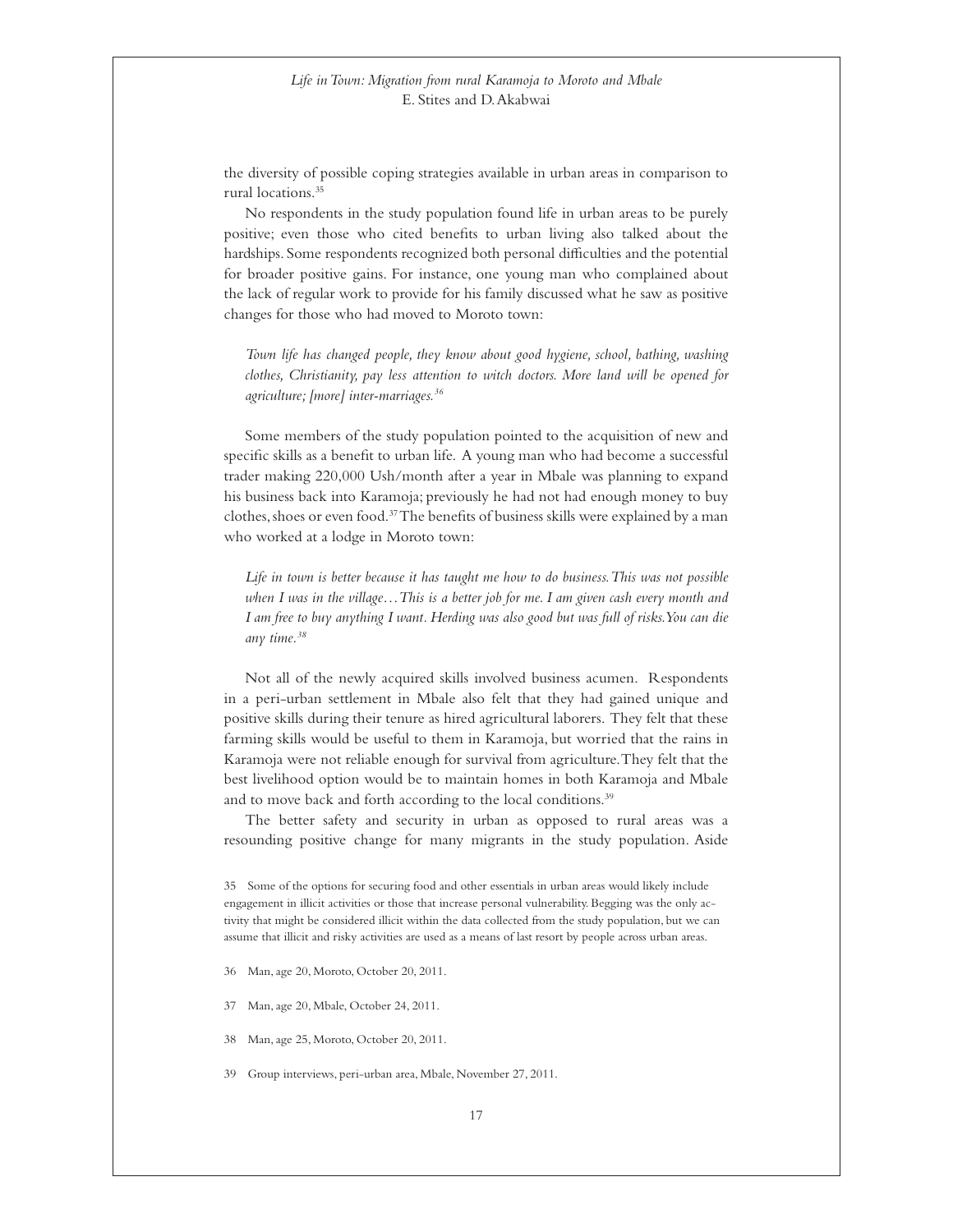<span id="page-17-0"></span>from minor thefts, very few people reported safety concerns in the urban areas. Even for those experiencing marked financial hardships, the guarantee of better physical security was one of the main reasons they did not return home. To note, important exceptions to personal security arose in the few mentions of sexual exploitation and sexual assault or abuse.<sup>40</sup> Local councilors (LCs) in two areas of Mbale mentioned the problem of early pregnancy among migrant populations and said that such incidents were sometimes the result of rape.<sup>41</sup> A young woman living in Mbale said that the lack of regular and unprotected sleeping areas was particularly a problem for women, and she felt that the threat of rape in these places was high.42 Sexual harassment as a problem for domestic workers was only mentioned by one respondent, but she implied that this was a widespread problem for women working inside people's homes.<sup>43</sup>

In addition to the issues of continuous need for cash and the high cost of accommodation, discrimination and harassment are problems for migrants, particularly for those in Mbale. All respondents in Mbale complained of some form of harassment, discrimination in finding work or in the amount of pay received, or outright abuse. Many reported verbal abuse:

People here do not treat us as human beings. We are being despised, humiliated, insulted *and even beaten. As we struggle looking for some work to do, we are being shouted at: "*Karamojong, Toka hapa!*[Leave here!]"44*

Physical abuse was a problem for some respondents. A woman in Mbale said such abuse occurred when women were struggling to collect fallen maize, and reported that a pregnant woman had miscarried after being kicked in the stomach.<sup>45</sup> It was unclear, however, if such incidents were aimed specifically at people from Karamoja or were a result of general melee at such locations.

#### *Urban-Rural Links*

#### **Remittances**

40 Incidents of sexual exploitation, assault and abuse were rarely mentioned by members of the study population. This may have been due to a variety of factors, including speaking to male members of the study team (though abuse was not mentioned to the female team member either) and the general discomfort with raising this issue.

- 41 LC1s in Mvule and Marule cells, Mbale, October 26, 2011.
- 42 Woman, age 24, Mbale, October 26, 2011.
- 43 Woman, age 27, Moroto, October 15, 2011.
- 44 Man, age 18, Mbale, October 26, 2011.
- 45 Woman, age 24, Mbale, October 26, 2011.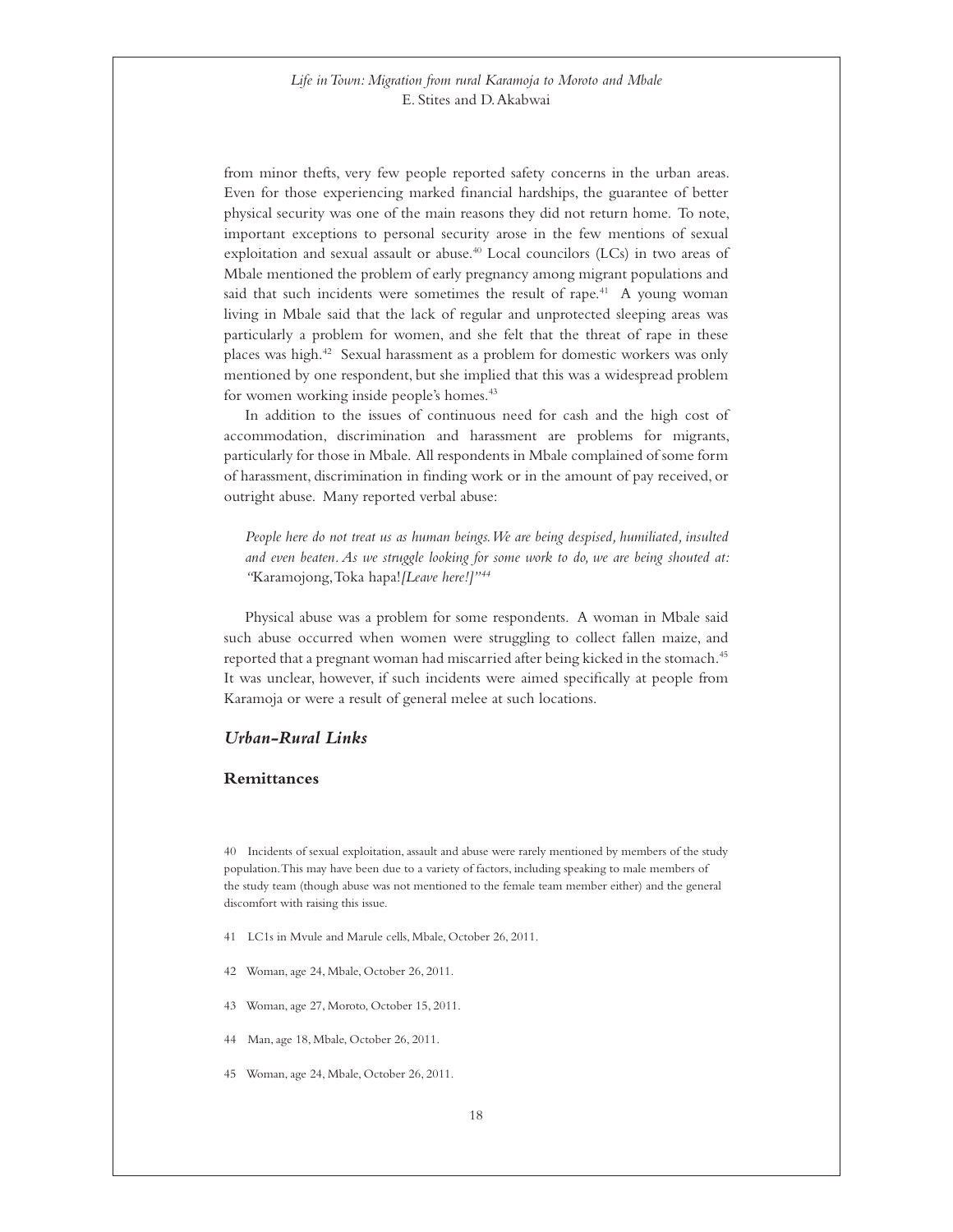<span id="page-18-0"></span>The links between urban and rural areas remain extremely important for respondents within the study population.<sup>46</sup> We expected links to be strong from Moroto to the rural areas due to the relative proximity, but also found strong remittance networks from Mbale. Of 23 respondents in Moroto from whom we have data regarding remittance behavior, ten reported not sending anything home. Of these ten, however, two reported that the entire community had dispersed due to pronounced insecurity (i.e., there was no one to send remittances to), and two reported that they did not send anything home because they had moved their entire families to the urban area. This leaves only six respondents with relatives in rural areas not sending remittances to these relatives. Of these, three of the respondents receive food and support from the rural areas.

We have data on remittance behavior from 14 respondents in Mbale. Of these, only three are not sending anything home. About half of those sending are sending cash regularly, and the others are sending food back with travelers or returning several times a year with gifts, including food. Only one respondent in Mbale reported receiving food from relatives back home (cowpeas), and he sends oil, beans and salt to the same relatives.

Respondents in Moroto town reported regular visits from rural relatives. Many said that their relatives specifically came to visit the children living in town. Those who migrated from nearby locations make regular trips to their home areas. In contrast, only one respondent in Mbale reporting being able to make regular trips home, and no respondent in Mbale reported visitors. This is a function of greater distance and increased travel cost for the trip from Karamoja to Mbale. Many respondents in the study population reported that they use cell phones to keep in touch with their relatives back home.

The regularity and extent of remittances to rural areas illustrates the potential value of having a relative living in town. Even though migrants to the towns reported various hardships, it is clear from the frequency and amount of cash and food sent to rural areas that they consider themselves better off than those who stay behind. Many of the migrants said that they were the main provider for those remaining in the rural area.

#### **Engaging in both rural and urban livelihoods**

Urban life is a means of livelihood diversification—as opposed to more permanent migration—for a certain number of respondents in the study population. These individuals are engaged in both urban and rural livelihoods, usually on a seasonal basis. For example, one 50 year old man in Moroto makes bricks during the dry season and returns to his gardens in the wet season to grow maize, simsim, and sorghum.47 Some respondents, mainly those engaged in mining, have diversified out of purely livestock-based livelihoods but with the clear intention of using their

47 Man, age 50, Moroto, October 20, 2011.

<sup>46</sup> Of particular interest here is that previous work by the Tufts team in rural areas has rarely picked up information on remittance receiving by rural residents, even though out-migration to urban areas is common in areas where we have worked. Data from this study indicate that the remittance links are strong, but that rural respondents are reluctant to discuss such aspects.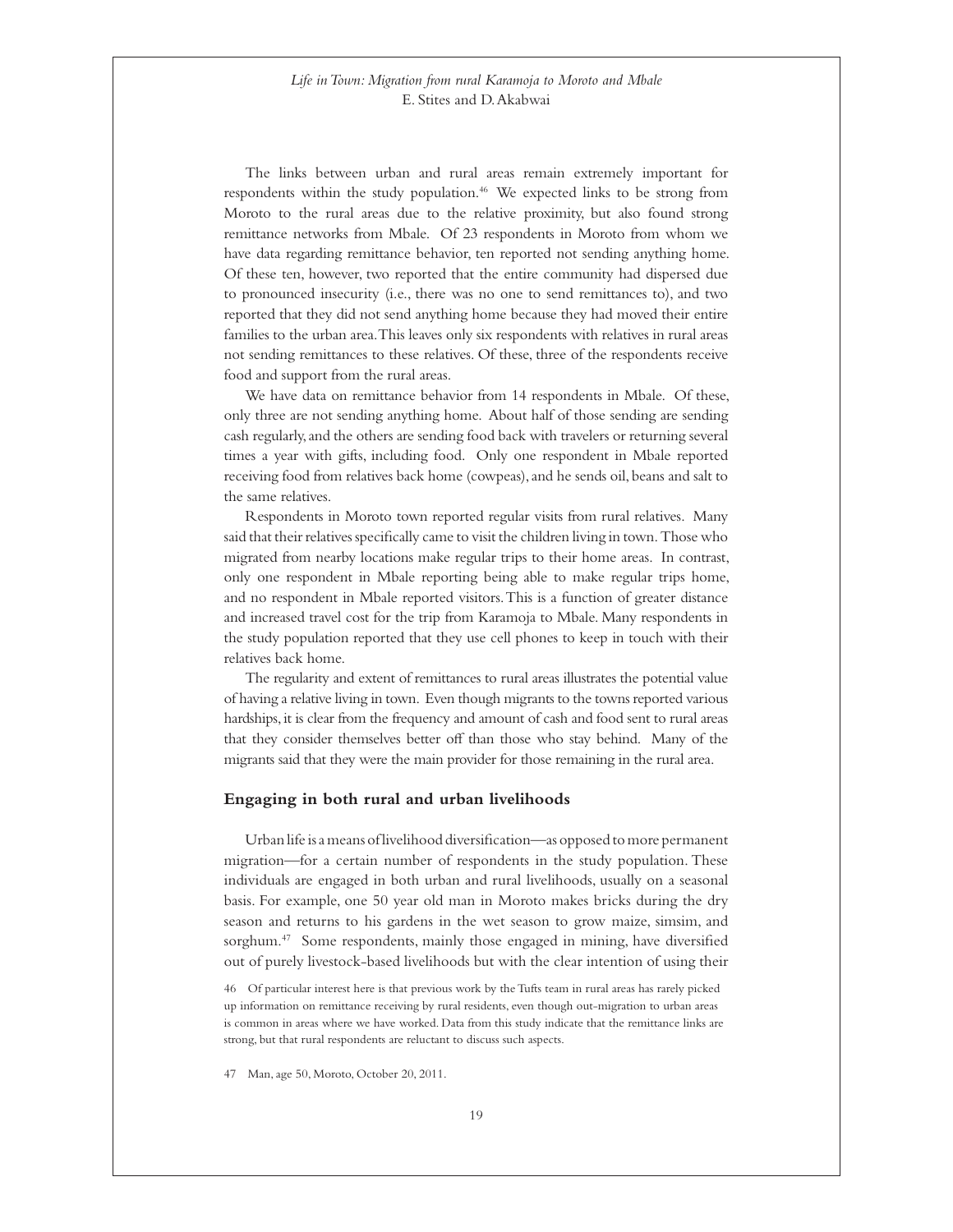<span id="page-19-0"></span>cash income to rebuild their herds. In contrast, those who are making only small amounts of money by stringing together casual labor jobs in the towns (while also supporting relatives back home) have a much more difficult time saving sufficient funds to rebuild depleted herds or continue with any aspect of livelihoods back home.

Keeping one foot in the town is also viewed as insurance against increased insecurity. A woman in Moroto explained that she "preferred to be in both the village and town" because in the village "something can go wrong, so I may need to take refuge in town."48 This bifurcated existence is more costly and requires social capital and proximity in order to maintain the linkages in both locations. As such, this split existence—or aspiration towards it—is more common among the study population in Moroto than in Mbale with the exception of a few better-off individuals in the Mbale study population.

#### *Child-specific aspects of urban life*

Children face a particular series of challenges and opportunities when living in urban areas. Our study population did not include minors themselves, but we sought to gather information regarding children from respondents and sampled as many people in their late teens and early 20s as possible. Although the stereotype of out-migration from Karamoja is of single able-bodied youth, many of the respondents—both male and female—had brought their children and other relatives with them to the urban area. This was particularly the case in Moroto town, and may indicate that this easier and less distant move more commonly involves entire families. (More in-depth research will be needed to definitively assess this aspect.) While moving to an urban area with one's parents is clearly preferable to travelling as an unaccompanied minor, being in the company of adults does not guarantee safety, better livelihood outcomes, or freedom from want or exploitation. These children are experiencing the same hardships and lack of certainty faced by their parents. The lack of regular and reliable accommodation is a pressing problem, and brings with it security concerns with particular relevance for children, including sexual exploitation and abuse. When accommodation is available, it is likely to be more crowded than in rural areas, exposing children to greater risk of communicable diseases and hygiene-related ailments.

As discussed in the section regarding access to social services, many children of migrants are not attending school for financial reasons (either because of schoolrelated expenses or because their labor is needed to meet high costs of living). Were we to consider the entire population of urban migrants, however, we can assume that overall access to education is better than in rural areas, but it should not be assumed that urban migration leads automatically to school attendance.

Children who are not in school in urban areas are working to contribute to the financial needs of their households. Among respondents in the study population who had children who worked, jobs included fetching water, carrying firewood,

48 Woman, age 29, Moroto, October 17, 2011.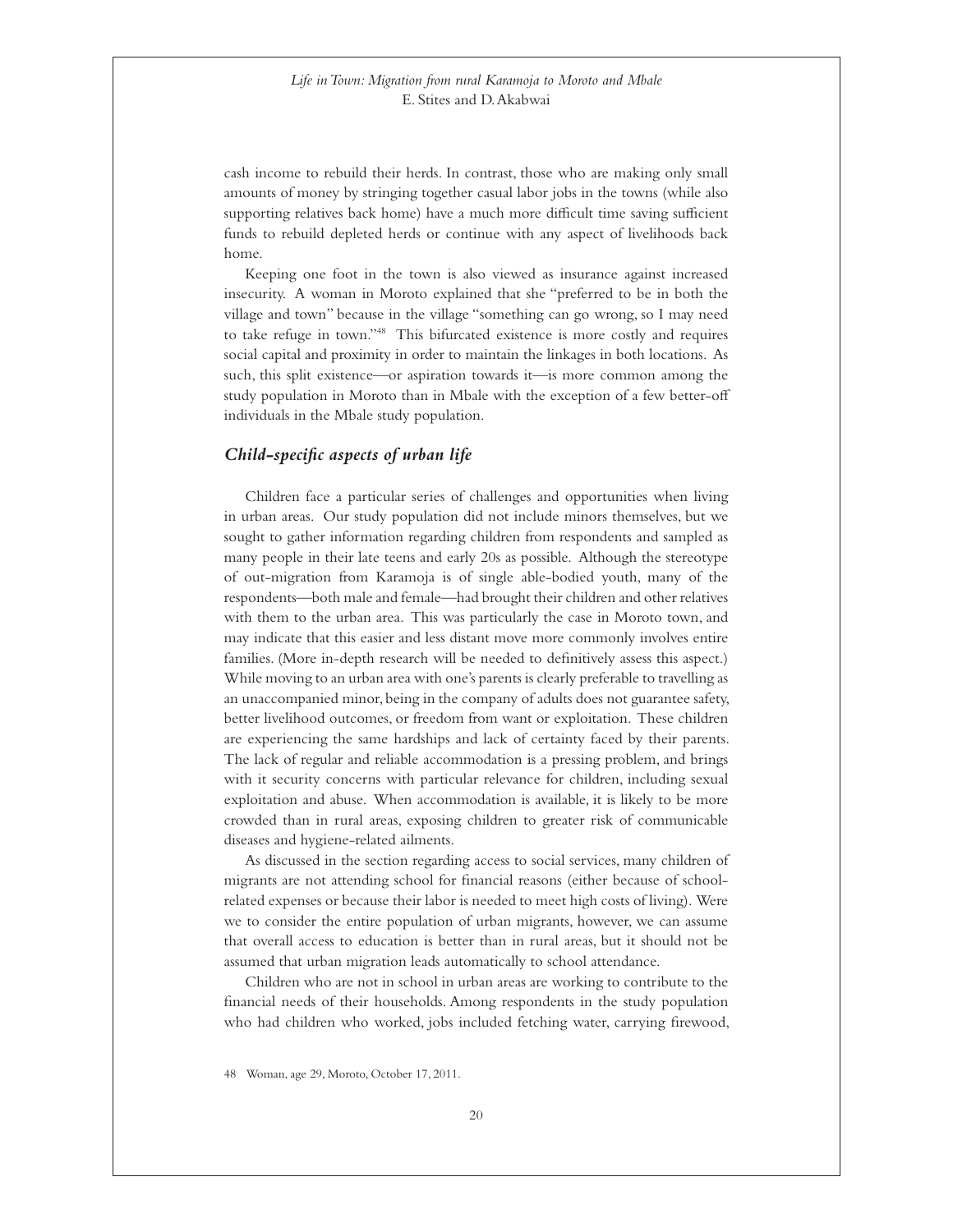<span id="page-20-0"></span>collecting and selling scrap metal and working at the markets. LCs in Mbale reported that children of migrants were also begging and collecting food from dumps and rubbish bins. Children are paid significantly less for the same jobs done by adults (such as fetching water). Activities performed by children clearly bring exposure to risk, including vulnerabilities specific to urban areas such as traffic, financial exploitation, and environmental hazards in rubbish dumps. It is important to remember, of course, that children in rural areas who are not in school are also working to support their families and that these activities also expose them to risks. Boys in rural areas are herding animals, sometimes far from home and often alone or only in the company of age-mates. They are exposed to insecurity as well as natural hazards such as rivers, snakes and wild animals. Girls are more likely to be involved in domestic labor (in both rural and urban locations), but rural risks include fetching water and collecting wild fruits, vegetables and firewood—all of which bring risk of physical insecurity, attack and exposure to natural hazards.

A more subtle but likely important difference for children living in urban versus rural areas is the nature of the larger community and the corresponding social network. Children in rural areas are surrounded by grandparents, cousins, cowives of their mothers, and close neighbors. Young children are rarely far from adults whom they know and trust, even when their parents are out searching for firewood or herding animals. This is a profound difference for children who have migrated with their families to urban areas. The adults must work outside of the home, and it can be difficult or impossible for women to bring young children with them to their place of employment or when searching for multiple casual jobs over the course of a given day. Even those children who are in school are likely to have some hours of the day without adult care and supervision. This has clear implications not only for children's safety, but also for the intergenerational learning and exchanges that can be acquired only through regular and close contact with extended families and close-knit communities. It is possible that urban migrants do and are rebuilding close-knit communities with social networks similar to those they left back home. Additional research on the nature of urban communities will be required to assess this aspect.

# **Conclusions, Implications and Considerations**

 $\bf W$  e knew before starting this study that rural to urban migration was extremely prevalent in Karamoja and that the urban areas within and beyond the region were host to a growing number of migrants. While there are several indepth academic analyses of the experiences of urban migrants,<sup>49</sup> much of the readily available information comes from anecdotal sources and the media, and much of it focuses on hardships and risks. Over the course of this research, we found that while hardships are multiple and widespread, there are also many opportunities and benefits for migrants in urban areas. Consider, for example, the two main and

49 Such as Greany (2011) unpublished PhD thesis and Sundal 2010.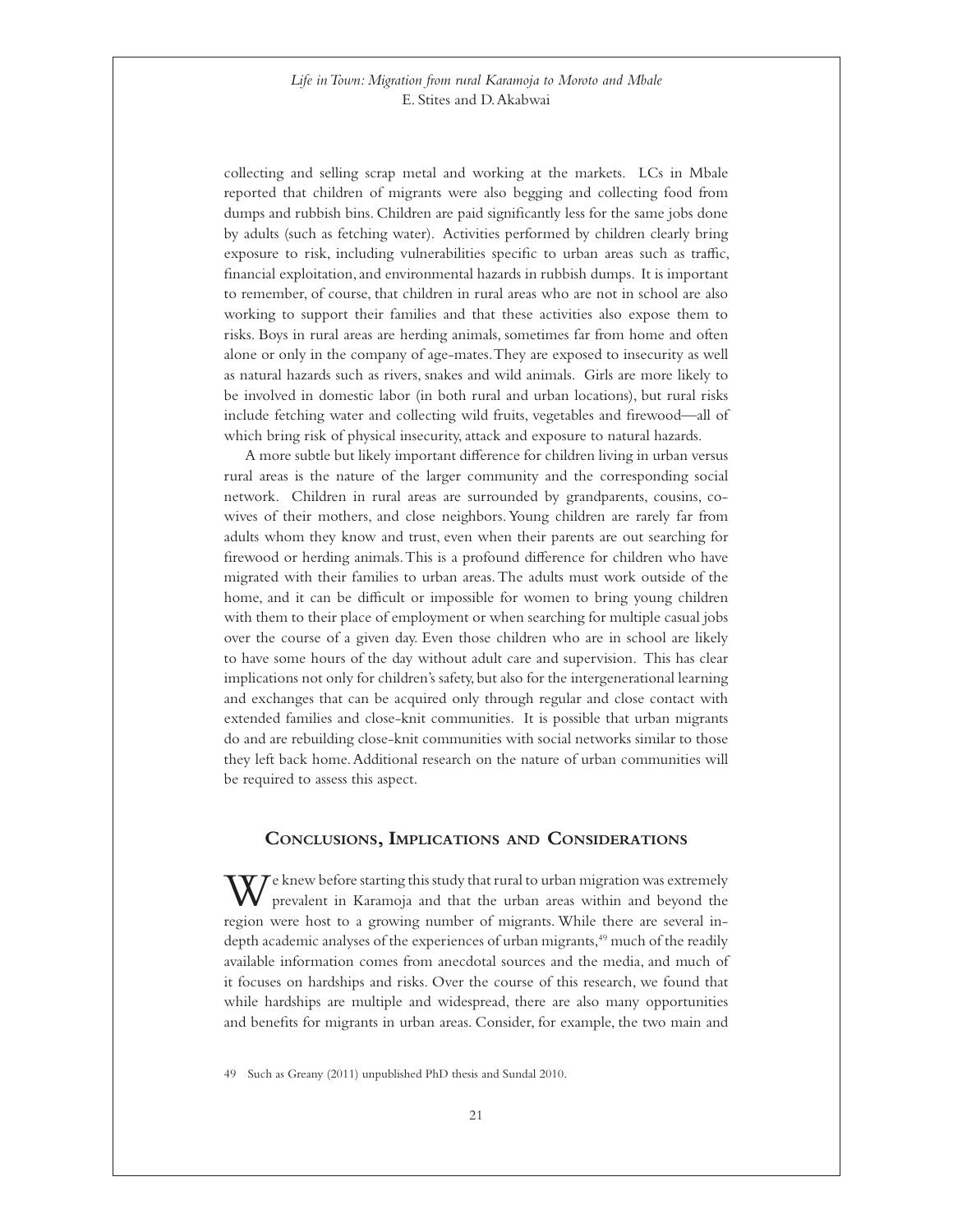recurring complaints that have been raised by respondents in rural Karamoja in the past seven years of research by the Tufts team: hunger and insecurity. Now consider these aspects as reported by the admittedly small study population in urban Moroto and Mbale: people talked about a struggle to provide for their families and the necessity of constant hard work, but, by and large, did not report going hungry in urban areas. Also, most complaints of insecurity referred to small thefts and burglaries, in addition to some isolated (but presumably underreported) accounts of sexual abuse. The common thefts are a far cry from the rampant raids that wiped out the livelihood assets of many households and killed and injured numerous residents, especially men in their prime economic years. The most telling aspect of urban versus rural life is the ability of urban dwellers to send money and food back home to their rural family members. This finding alone illustrates the extent of economic opportunity to be had in the towns.

This relative safety, greatly improved food security and ability to remit cash as reported by the study population does not, of course, tell the whole story, and moving to urban areas will not solve the problems for the vast majority of the population of Karamoja. We know that this research does not tell the whole story because we cannot extrapolate beyond those who were interviewed. Furthermore, even a representative sample in an urban area would miss the key group of those who *did not* succeed and went back home. Likewise, by collecting data only in Moroto and Mbale we did not sample respondents who did not succeed in these areas but *could not* go back home (due to financial, family or security reasons) and hence may have moved to other cities, including Kampala, Jinja, Iganga, Busia, etc. We can assume that those migrants who either went back home or moved on to another location did not find what they wanted or needed in their initial locales, whereas those who were interviewed for this study did, at least for the time being.<sup>50</sup>

Moving to urban areas will not solve the problems for the vast majority of the population of Karamoja for a number of reasons. Firstly, the problems in the region are not limited to the rural areas. As the data on, for instance, access to social services illustrate, urban residents experience the same quality of health care and financial obstacles to medical facilities faced by rural residents. Sanitation and hygiene problems are likely to be more pronounced in urban than rural areas, particularly as the urban population grows ahead of infrastructure development (which often does not develop at all in urban slums). Lack of infrastructure, low levels of economic development, and poor facilitation of local offices and officials are more apparent in urban than in rural areas. Secondly, some of the most pressing issues in the region relate to low levels of human capital, including inadequate access to formal and technical education, under-nutrition, and limited preventative healthcare. These underlying characteristics shape overall levels of vulnerability and resilience, including for migrants from Karamoja living elsewhere in the country. Thirdly, any economy can only support a limited number of new arrivals and job seekers. Many migrants from rural Karamoja compete for spots within the same

50 Sundal (2010) discusses the difficulties faced by female migrants in Kampala: "Many of them had found life in Kampala too difficult to manage and were simply waiting to have enough money for the journey back" (80).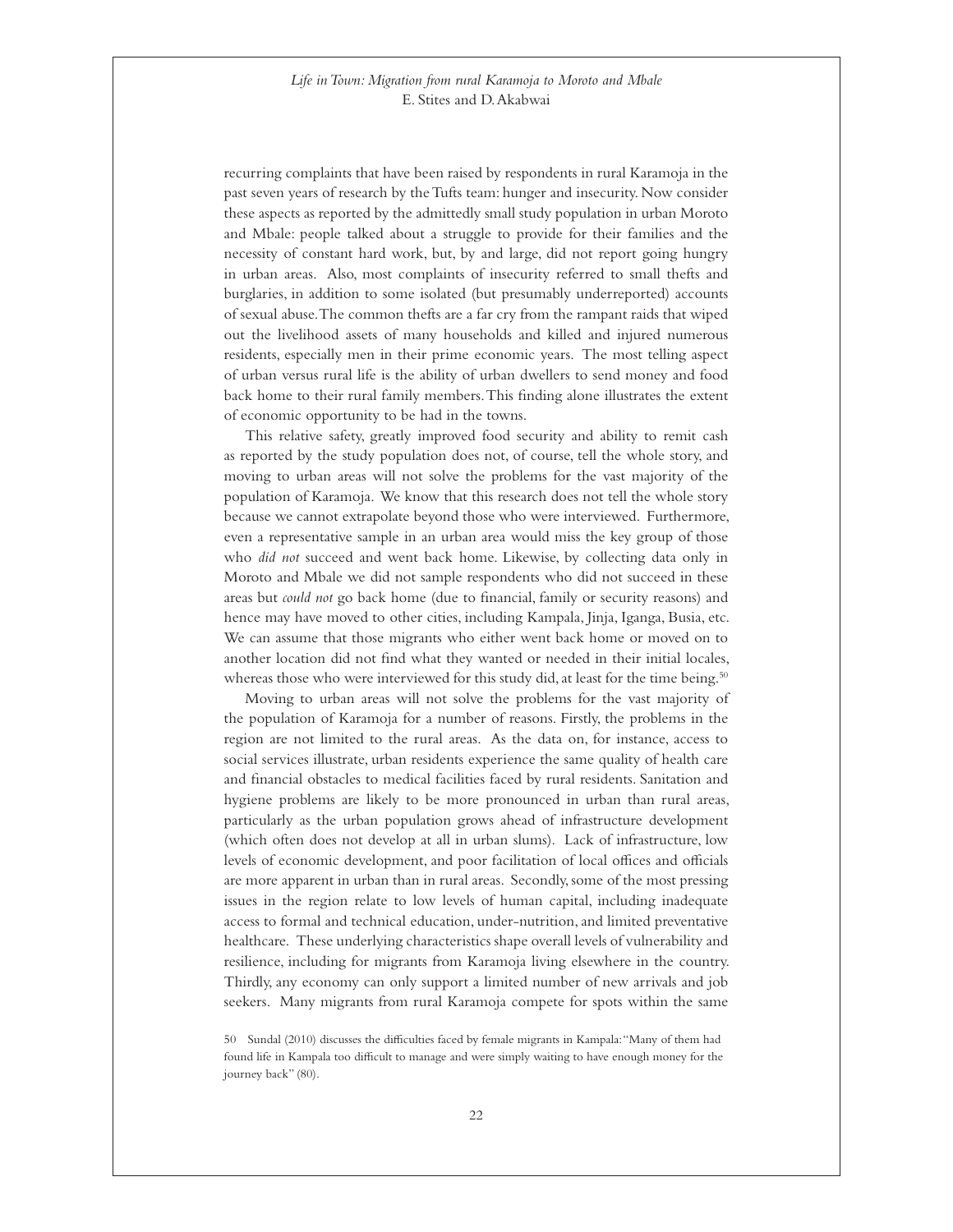<span id="page-22-0"></span>niche markets in their urban destinations, such as working for brewers, engaging in petty trade, brickmaking, pushing wheelbarrows in markets, or *akidep* (collecting fallen grains). These markets become quickly saturated by the influx of unskilled labor, increasing competition (and thereby decreasing gain) for those already in these sectors. Similarly, urban slums continue to expand but receive minimal infrastructure or support for social services. Pressure upon existing facilities and housing stock raises prices and contributes to congestion, poor sanitation and hygiene, and the spread of disease.

In short, while people's lives and livelihoods are not uniformly better in urban as opposed to rural areas, we should also not assume that urban migration is necessarily negative. Urban migration brings hardships as well as opportunities, challenges as well as new and transferable skills, and benefits as well as a new set of vulnerabilities.

#### *The role of information in decision-making*

This study touches on the importance of information as a key element in migratory decision making. In some instances, potential migrants have limited information as to what opportunities they might find following relocation. The amount of information available is a factor of distance from the point of destination. At one end of the spectrum are individuals who have not left their home areas, but who have shifted into new livelihood opportunities such as marble quarrying, gold mining, or commuting to town to sell handicrafts or natural resources on a daily or occasional basis. These individuals have a clear indication of what to expect, either from their own experiences, observations, or through information from friends and relatives already engaged in these activities. At the other end of the spectrum are those who left rural Karamoja for Mbale with little information on what awaited them. The individuals in the study population who expressed the most dissatisfaction with their current situation were those who had had the least understanding of the circumstances at their point of destination. We can assume that the farther one goes from home, the less information is available regarding the conditions on the other end.

Although beyond the scope of this study, the media and anecdotal accounts of trafficking of people (and especially children) bear testament to the power of information. Trafficking and misinformation/lack of information go hand in hand; if people have a realistic understanding of the likely conditions that await them (or their children), they are less likely to fall prey to the persuasion of traffickers. One way to combat both the potential threat of trafficking and the movement of migrants who are ill-prepared and/or ill-suited for urban life (financially, socially, or otherwise) is to ensure that there is adequate information on the likely locations circulated back to the sending areas. This information would need to be accurate and balanced and geared towards allowing people to make up their own minds about a potential move, not to persuade them one way or the other. With such information, people would be better able to make educated decisions for the wellbeing of their entire households as well as specific family members.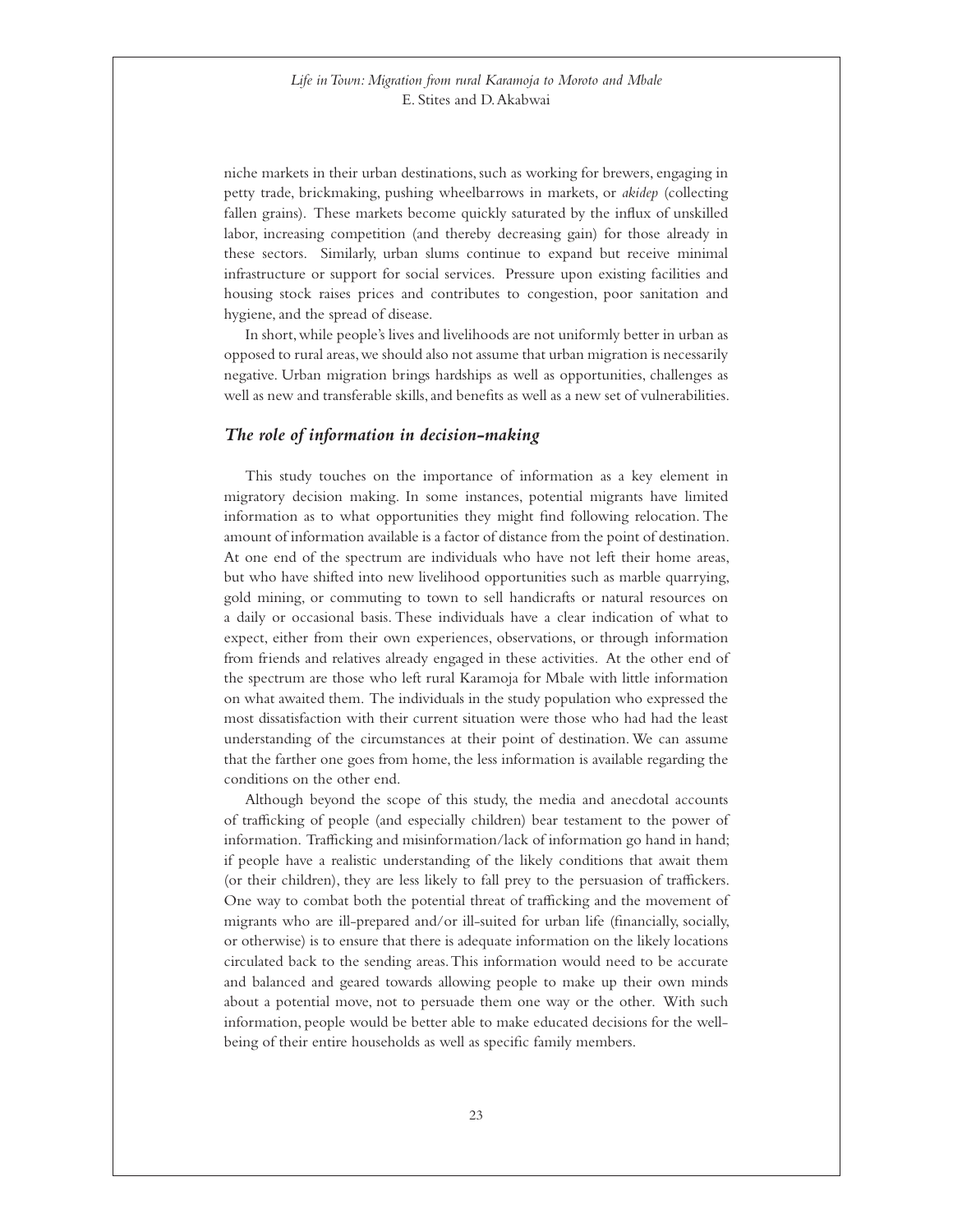#### <span id="page-23-0"></span>*Acquisition of skills and knowledge*

While life in urban areas is filled with multiple challenges and obstacles, the experience of living in urban areas can results in the acquisition of new skills and knowledge. Some such skills—such as learning about business or drought-resistant crops—are directly linked to the new livelihood activities pursued by migrants. Others, such as learning to budget for monthly expenses, might not be considered "skills" by respondents but are important elements of adjusting to urban life. These positive aspects of urban life can be supported and encouraged through national and international programming and interventions aimed at both urban residents (from Karamoja and elsewhere) and at livelihood programs within the Karamoja region. Rural and peri-urban communities could benefit from programs on micro-irrigation, drought resistance crops, and kitchen gardening. Courses aimed at small scale entrepreneurs living in or commuting to urban areas that include basic numeracy, budgeting, book-keeping and inventory management could allow for expansion and diversification of micro-enterprises. Many organizations already include such elements in their livelihood programming, but may not be specifically targeting peri-urban populations.

The Tufts team collected data in several sites of natural resource extraction. For outsiders thinking about livelihood options, these mining areas are problematic due to their lack of regulation, often exploitative working conditions, unsafe mining practices, and unclear links to sustainable markets. In contrast, many local residents see these mines as opportunities for livelihood diversification and expansion. From a programming perspective, organizations in Karamoja promoting livelihood diversification may want to pay attention to these areas and the opportunities (and drawbacks) they offer and seek proactive means of engagement if and when these activities and the markets for them expand.

#### *Urban Slums*

Most of the people migrating to urban areas in the developing world will move to slums, defined by UN HABITAT as "settlements in urban areas in which more than half of the inhabitants live in inadequate housing and lack basic services."51 Uganda was one of the African countries involved in a United Nations initiative to upgrade urban slums, and by 2008 had released a national plan for slum improvement.<sup>52</sup> This strategy document details the various national policies that have been put in place over the years to address issues within urban slums<sup>53</sup> and points to the

51 UN HABITAT (2009). Participatory Slum Upgrading and Prevention Programme, Narrative Report. Nairobi, UN HABITAT.

52 Republic of Uganda (2008). A Situation Analysis of Slums in Uganda and National Slum Upgrading Strategy and Action Plan. Kampala, Department of Human Settlements, Ministry of Lands, Housing and Urban Development.

53 These include the including the National Human Settlement Policy from the mid 1980s, the National Shelter Strategy (1992), and the National Housing Policy (2005).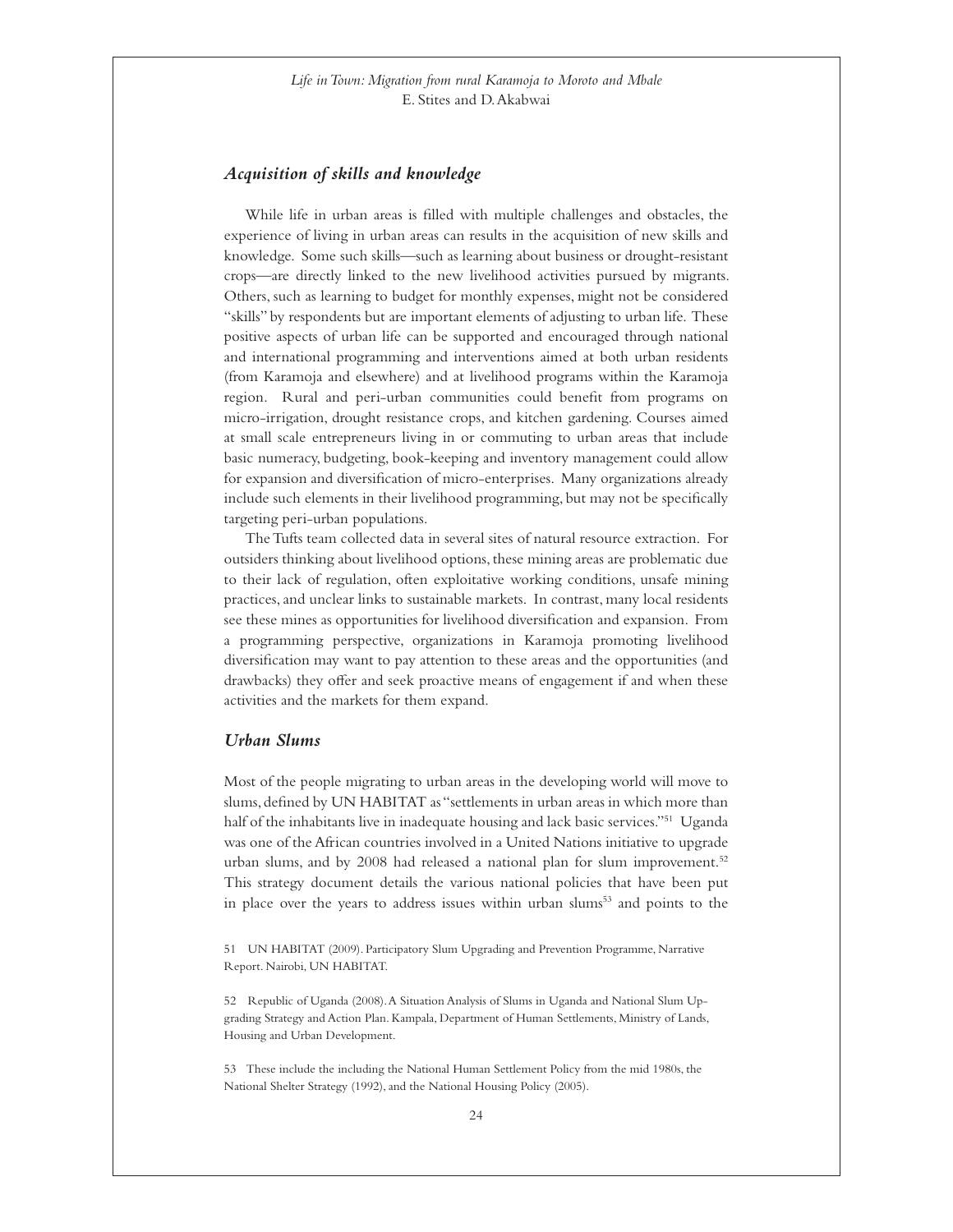<span id="page-24-0"></span>overarching problems in realizing improvements with these efforts, including lack of effort to integrate slum upgrading efforts into national legislation, policies or programs; the absence of an urbanization policy and associated unregulated growth of urban areas; and failure to take rural-urban linkages into account in economic and development programs and policies. The strategy document includes actions to address these gaps, such as "slum-sensitive urban planning," improving information use and gathering, viewing slum residents as partners in the process of urban development, and recognizing the important economic value provided by people who reside in slum areas. Not surprisingly, the strategy document does not propose returning slum residents to the rural areas as a solution to urban growth, although this continues to be one of the primary government approaches to dealing with migrants from Karamoja.

The national strategy for slum upgrading is one of a variety of national, private sector, and non-profit examples of efforts underway in Uganda to improve high density urban areas. Progress will be incremental given the rapid rate of urbanization and the fiscal, logistical and practical challenges created by the mushrooming of high density areas, but it is important to note that a framework for progressive pro-poor slum improvements does exist at the national level. Policy makers, programmers and donors can advocate with government partners for adherence to these strategies when thinking about urban programs, including programs that target migrants from Karamoja. Programs for urban residents should be based on assessed need, not place of origin, and should work to build the capacity and understanding of local government structures in parallel to the constituents they serve.

#### *Protection*

Respondents in this study did not raise a large number of protection concerns, though this does not mean that there are no protection threats. Protection threats that do arise for migrants (and their children) often relate to the lack of regular and secure sleeping areas in the urban centers. People who are unable to rent a room by the month must find a place to sleep on a nightly basis, and even those who do have more regular accommodation risk being locked out if they are unable to pay the rent on time. Many individuals and families sleep on shop verandahs and in beer pavilions after the customers leave for the night. The lack of secure sleeping location exposes them to crime, potential police and civilian harassment, and possible sexual abuse. Municipalities aiming to discourage migrants from Karamoja are unlikely to support shelters and low-rent accommodation that might be seen as an additional pull factor. Short term and secure shelters and low-rent options, however, are likely to be the most effective means of addressing protection concerns for urban migrants, including those of children and women.54 The longer term solution entails improving urban housing

54 The NGO Dwelling Places converted an abandoned factory in the Katwe slum of Kampala into living quarters for migrants from Karamoja, but had to close it down after two months due to lack of funds (Sundal 2010).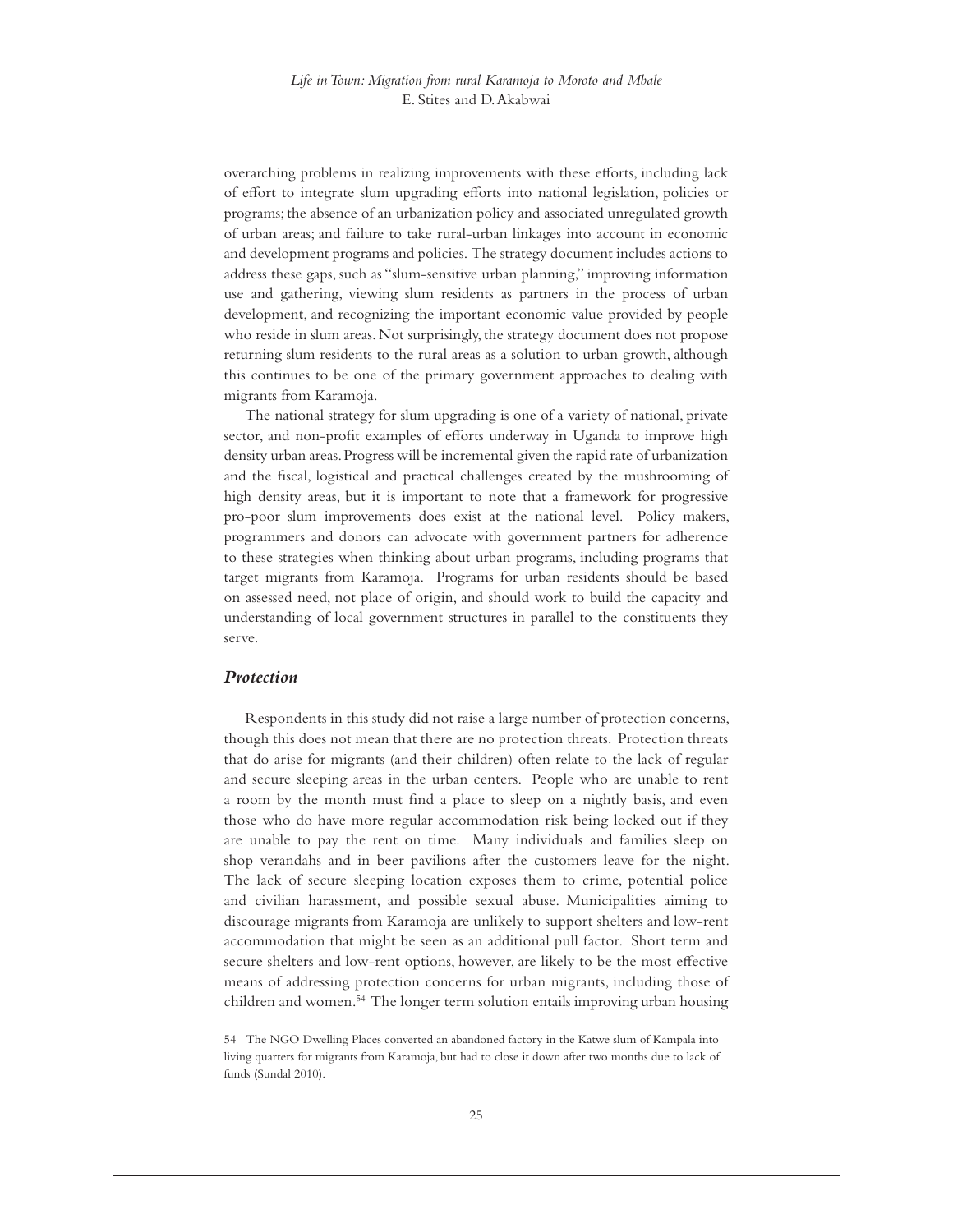<span id="page-25-0"></span>stock and working to decrease discrimination and harassment of people from Karamoja. Targeted attacks based on ethnicity are likely to decrease in accordance with discrimination and harassment, and people from the region are more likely to take complaints to the police if they do not fear abuse and forced removal. Changing official discourse regarding people from the region is the first step in decreasing harassment and discrimination, and will require continuing media efforts and public outreach. (Progress is underway in this regard, including cultural events in Kampala highlighting cultural aspects of the region and growing interest by the national and international independent press in stories showing diverse aspects of the region.) Organizations working on social and livelihood programs in urban areas should have broad targeting criteria based on need that will lead to inclusive programs with beneficiaries from multiple regions.

Human trafficking is a major protection concern, though it is difficult to know the extent of actual trafficking versus household livelihood decisions that lead to the out-migration of children. A new initiative, the Coordinated Response to Trafficking in Uganda, is funded by the Norwegian government in conjunction with the International Organization for Migration (IOM) and a number of NGOs and civil-society organizations. This project aims to identify and offer direct assistance to victims of trafficking as well as to provide community-based socioeconomic services and awareness-raising and prevention. The combined rural and urban approach of this initiative has the potential to bring balanced information to the rural areas while also helping to quantify the extent and nature of trafficking.

#### *Status of urban migrants?*

In her 2010 article, Mary Sundal argues that violence and insecurity are almost always factors in the decisions of people from Karamoja to out-migrate, and that they should therefore be classified as internal displaced persons (IDPs) and subject to the protections and policies afforded by the Guiding Principles on Internal Displacement and in accordance with Uganda's 2004 national IDP policy. She points out:

 *Indeed, the IDP category has been routinely applied in Uganda in the case of people who have fled the districts neighbouring Karamoja as a consequence of violence originating from within Karamoja, and should therefore equally apply to Karimojong who flee Karamoja for the same reason (83).* 

She argues that officially identifying migrants from Karamoja as IDPs would ensure UN protection during resettlement, limit displacement, and avoid human rights violations. While our study finds a combination of economic and security factors motivating most migration, pushing the IDP designation is an avenue worth considering on the part of NGOs and donors, especially if the forced removal of people from Karamoja from urban centers continues or intensifies. The merits of such a debate should be considered carefully given that it is highly unlikely that the Ugandan government would agree, but raising the validity of such a designation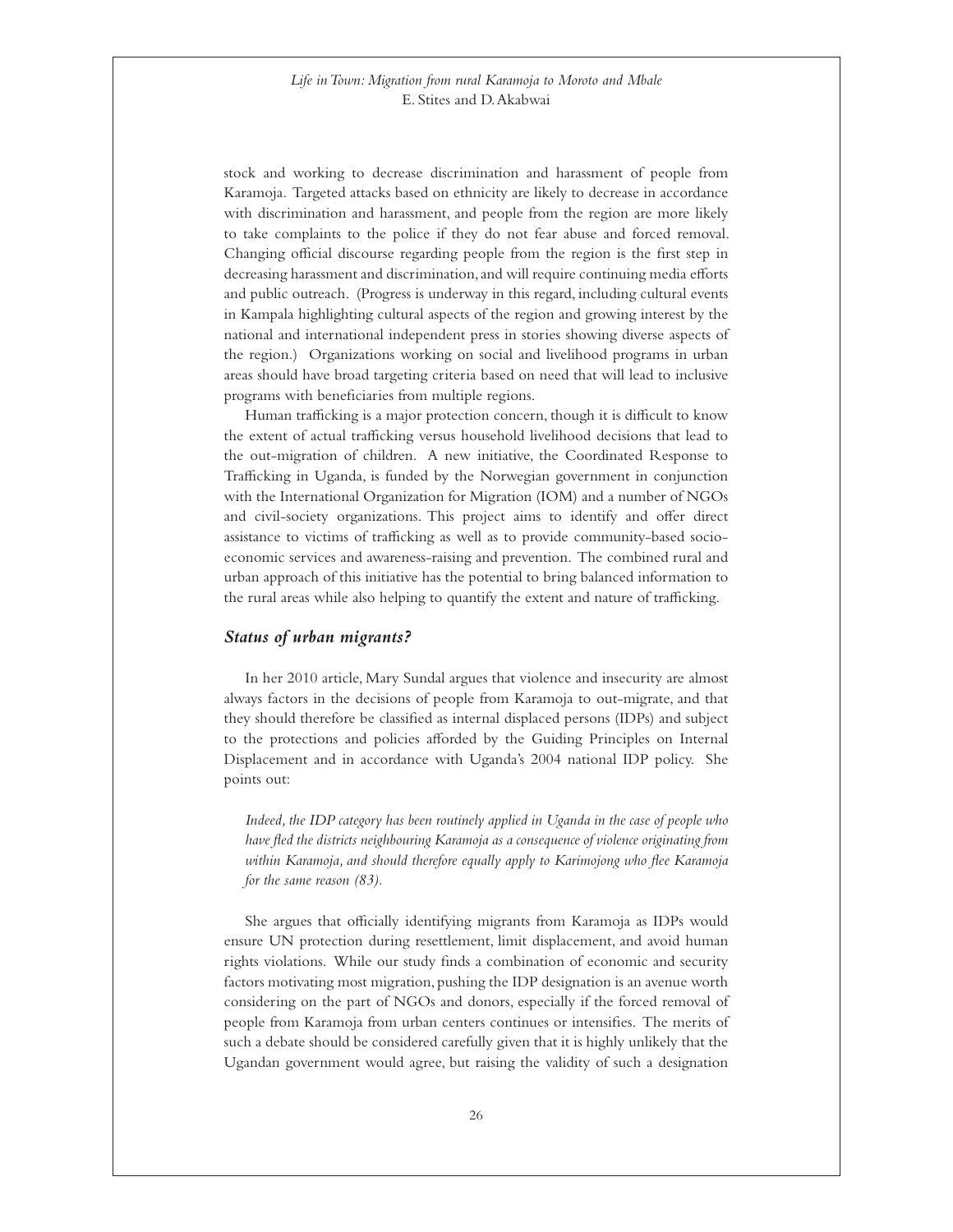<span id="page-26-0"></span>would help to highlight the problems in the sending region and may slow the pace of removals.

# *What next?*

One of the most important outcomes of this study is the realization that much more needs to be known about the growing population of rural to urban migrants in and from Karamoja. Urban migrants and urban dwellers face unique and specific livelihood challenges and protection risks. Many are also enjoying new livelihood opportunities, resulting in the emergence of new financial networks and systems of support for communities in rural areas of Karamoja. As urban populations of people from rural areas grow, social networks expand. Little is known of these financial systems or social networks and the potential livelihood and/or protection benefits these networks bring. We also know relatively little about the larger migration systems of how people move out from Karamoja, into towns such as Mbale and beyond, and what leads to success for some migrants but not others. Statistical information on the numbers leaving Karamoja would assist in the planning of appropriate programs in rural areas and town centers within the region as well as receiving municipalities elsewhere in the country. In addition, further studies should be designed to allow for interviewing of children (both accompanied and unaccompanied) in order to better understand their specific experiences, concerns and needs. Only through adequate levels of attention at multiple levels will we be able to understand and respond to the specific patterns of out-migration and urbanization as experienced by people from Karamoja. Only with such understanding will programs and policies to promote livelihoods and ensure protection be possible and successful.

#### **Sources cited**

ASB (2007a). Rapid Situation Assessment Report on Children Living and Working on the Streets of Kampala with a Special Focus on Karamojong Children. Kampala, Arbeiter-Samariter-Bund Deutschland e.V.

ASB (2007b). Monitoring Protection Issues of Karimojong street children and their caregivers in Kampala. Kampala, Arbeiter-Samariter-Bund Deutschland e.V.

ASB (2007c). On the footsteps of Karimojong:Rapid situation assessment in Eastern Uganda. Kampala, Arbeiter-Samariter-Bund Deutschland e.V.

Gackle, J. W., G. Lolem, et al. (2007). Karamojong Street Children and Adults in Kampala, Uganda: A Situational Analysis Investigating the Root Causes, Issues Faced, and Current Responses. Hadlow, UK, Oasis International.